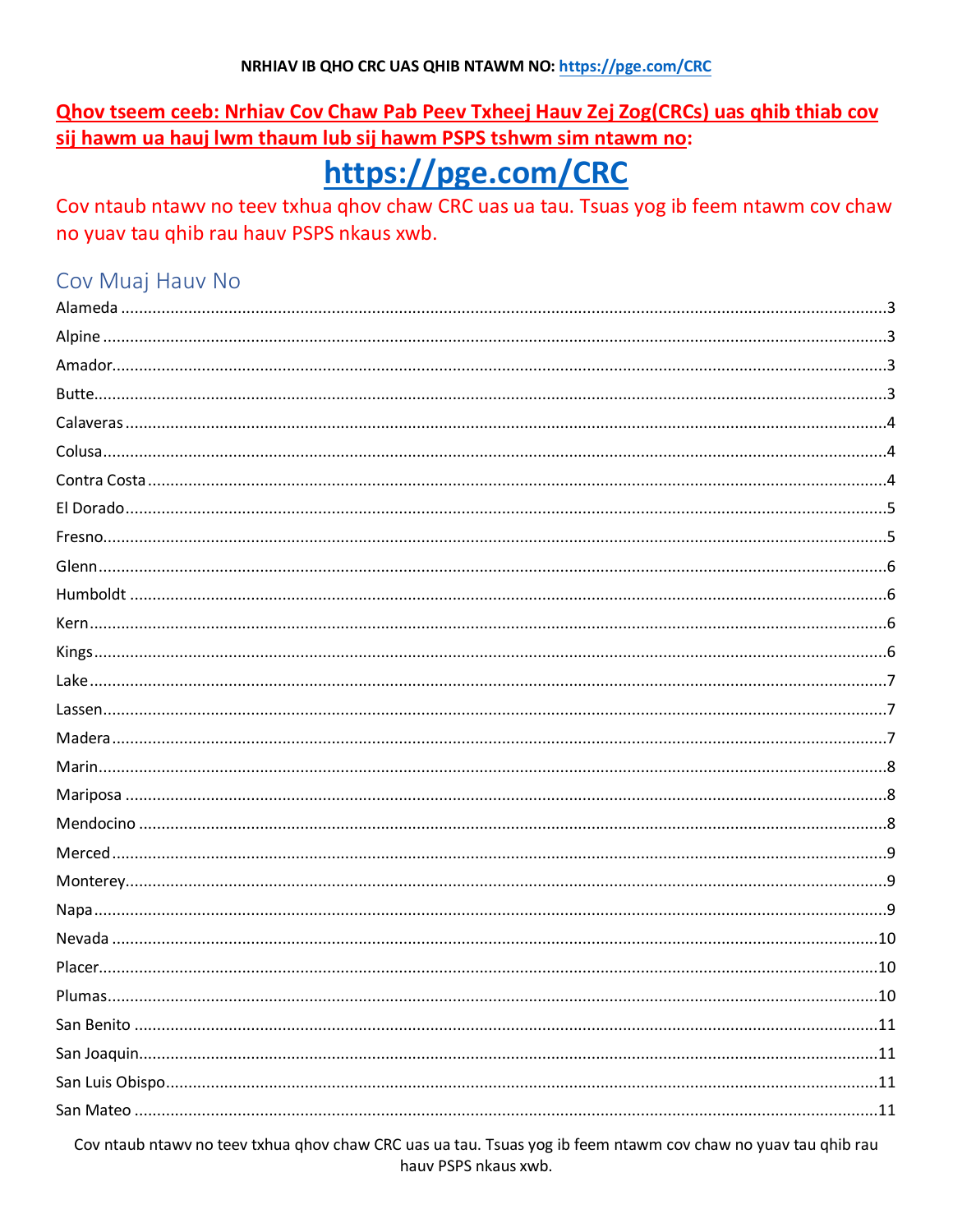Qhov cim qhia txog sab hauv/sab nraum zoov Sab hauv Cib thiab xis mas (Brick and mortar) cov chaw, xws li cov chaw hauv zej zog los sis cov tsev qiv ntawv Sab nraum zoov Kev teeb tsa ib ntus hauv ghov chaw nres tsheb Nyob ntawm Tej zaum yuav yog qhov chaw sab hauv los sis sab nraum zoov raws li kev xav tau ntawm zej zog thiab qhov xav tau qhov tsim nyog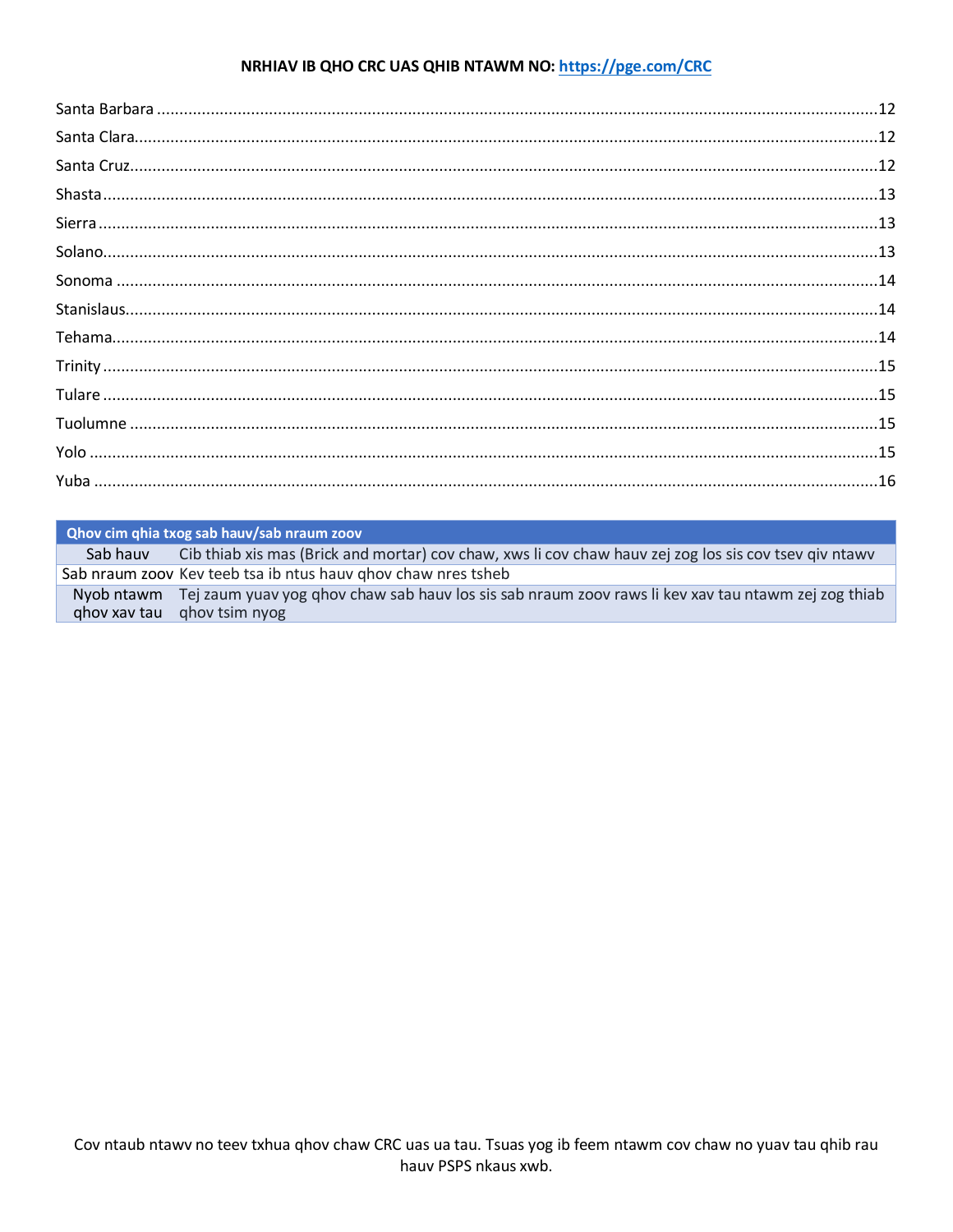### <span id="page-2-0"></span>Alameda

| <b>CITY</b>     | <b>SITE NAME</b>                 | <b>ADDRESS</b>             | <b>ZIP CODE</b> | <b>SAB HAUV/SAB</b><br><b>NRAUM ZOOV</b> |
|-----------------|----------------------------------|----------------------------|-----------------|------------------------------------------|
| <b>Berkeley</b> | <b>UC Berkeley</b>               | 1 Tanglewood Rd            | 94705           | Sab nraum zoov                           |
| Castro Valley   | Castro Valley Library            | 3600 Norbridge Ave         | 94546           | Sab hauv                                 |
| <b>Dublin</b>   | <b>Shannon Community Center</b>  | 11600 Shannon Ave          | 94568           | Sab nraum zoov                           |
| Fremont         | <b>Central Park</b>              | Stevenson Blyd             | 94538           | Sab nraum zoov                           |
| Fremont         | Costco Wholesale Fremont         | 43621 Pacific Commons Blyd | 94538           | Sab nraum zoov                           |
| Livermore       | Costco Wholesale Livermore       | 2800 Independence Dr       | 94551           | Sab nraum zoov                           |
| Oakland         | Acts Full Gospel Church          | 1034 66th Ave              | 94621           | Sab nraum zoov                           |
| Oakland         | <b>Merritt College</b>           | 12500 Campus Dr            | 94619           | Sab nraum zoov                           |
| Oakland         | Mills College                    | 5000 MacArthur Blyd        | 94613           | Sab nraum zoov                           |
| Pleasanton      | St. Elizabeth Seton Church       | 4005 Stoneridge Drive      | 94588           | Sab nraum zoov                           |
| San Leandro     | Formosan United Methodist Church | 788 Lewelling Blvd         | 94579           | Sab nraum zoov                           |
| San Leandro     | San Leandro Main Library         | 300 Estudillo Ave          | 94577           | Sab hauv                                 |

# <span id="page-2-1"></span>Alpine

| <b>CITY</b>        | <b>SITE NAME</b>                         | <b>ADDRESS</b>     | <b>ZIP CODE</b> | <b>SAB</b><br><b>HAUV/SAB</b><br><b>NRAUM</b><br><b>ZOOV</b> |
|--------------------|------------------------------------------|--------------------|-----------------|--------------------------------------------------------------|
| <b>Bear Valley</b> | <b>Bear Valley Transportation Center</b> | 132 Bear Valley Rd | 95223           | Sab nraum zoov                                               |

# <span id="page-2-2"></span>Amador

| <b>CITY</b>         | <b>SITE NAME</b>                                           | <b>ADDRESS</b>           | <b>ZIP CODE</b> | <b>SAB</b><br><b>HAUV/SAB</b><br><b>NRAUM</b><br><b>ZOOV</b> |
|---------------------|------------------------------------------------------------|--------------------------|-----------------|--------------------------------------------------------------|
| lone                | Ione Junior High School                                    | 450 S Mill St            | 95640           | Sab nraum zoov                                               |
| Jackson             | Jackson Civic Center                                       | 33 Broadway              | 95642           | Sab hauv                                                     |
| Jackson             | St. Katharine Drexel Parish                                | 11361 Prospect Dr        | 95642           | Sab nraum zoov                                               |
| Pine Grove          | Volcano Ridge Plaza Parking Lot (Flooring<br>Store/Church) | 19999 CA-88              | 95665           | Sab nraum zoov                                               |
| Pioneer             | Faith Lutheran Church Amador                               | 22601 CA-88              | 95666           | Sab nraum zoov                                               |
| Pioneer             | Mace Meadows - The Mountain Grille                         | 26510 Fairway Dr         | 95666           | Sab hauv                                                     |
| Plymouth            | <b>Amador County Fairgrounds</b>                           | 18621 Sherwood St        | 95669           | Sab nraum zoov                                               |
| Plymouth            | Plymouth Elementary School                                 | 18601 Sherwood St        | 95669           | Sab hauv                                                     |
| <b>Sutter Creek</b> | American Legion                                            | 11350 American Legion Dr | 95685           | Sab hauv                                                     |
| <b>Sutter Creek</b> | <b>Gold Country Lanes</b>                                  | 81 Ridge Rd              | 95685           | Sab nraum zoov                                               |

### <span id="page-2-3"></span>Butte

| <b>CITY</b>        | <b>SITE NAME</b>               | <b>ADDRESS</b>          | <b>ZIP CODE</b> | <b>SAB</b><br><b>HAUV/SAB</b><br><b>NRAUM</b><br><b>ZOOV</b> |
|--------------------|--------------------------------|-------------------------|-----------------|--------------------------------------------------------------|
| Bangor             | <b>Bangor Community Center</b> | 7500 Oro Bangor Highway | 95914           | Sab hauv                                                     |
| Bangor             | <b>Bangor Post Office</b>      | 5673 La Porte Rd        | 95914           | Sab nraum zoov                                               |
| <b>Berry Creek</b> | Berry Creek Elementary         | 286 Rockerfeller Rd     | 95916           | Sab nraum zoov                                               |
| Chico              | Pleasant Valley Baptist Church | 13539 Garner Ln         | 95973           | Sab hauv                                                     |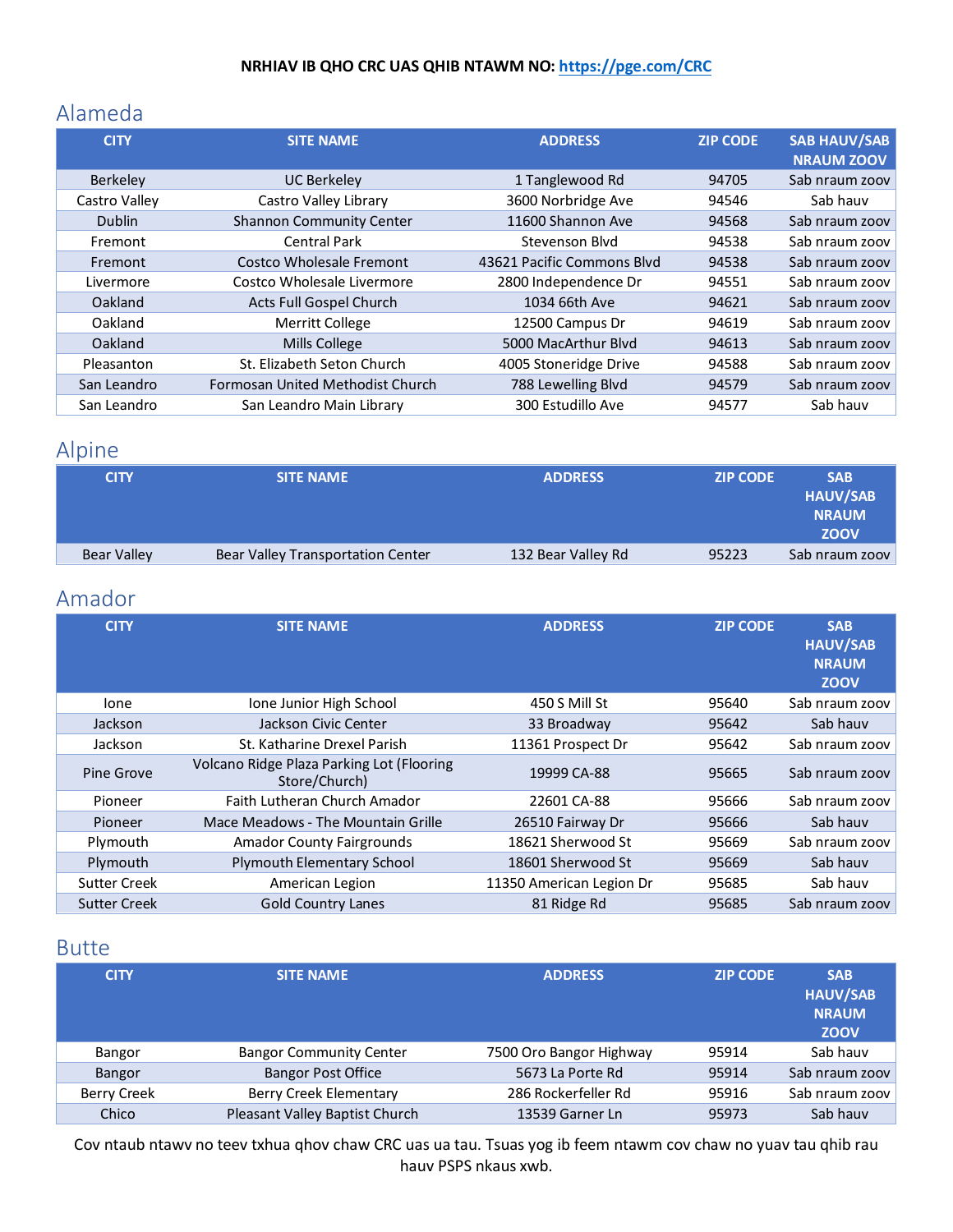| Forest Ranch | American Veterans Store                                         | 15474 Forest Ranch Way  | 95942 | Sab nraum zoov             |
|--------------|-----------------------------------------------------------------|-------------------------|-------|----------------------------|
| Forest Ranch | Forest Ranch Baptist Church                                     | 4967 Schott Road        | 95942 | Sab hauv                   |
| Magalia      | Magalia Pines Baptist Church                                    | 14098 Skyway Rd         | 95954 | Nyob ntawm<br>ghov xav tau |
| Magalia      | <b>Strip Mall</b>                                               | 14144 Lakeridge Court   | 95954 | Sab nraum zoov             |
| Oroville     | <b>Bird Street School</b>                                       | 1421 Bird St            | 95965 | Sab nraum zoov             |
| Oroville     | Southside Oroville Community Center                             | 2959 Lower Wyandotte Rd | 95966 | Sab hauv                   |
| Paradise     | Lutheran Church                                                 | 780 Luther Dr           | 95969 | Sab nraum zoov             |
| Paradise     | Paradise Parks and Recreation Center (aka<br>Terry Ashe Center) | 6626 Skyway             | 95969 | Sab hauv                   |

# <span id="page-3-0"></span>Calaveras

| <b>CITY</b>           | <b>SITE NAME</b>                                | <b>ADDRESS</b>            | <b>ZIP CODE</b> | <b>SAB</b><br><b>HAUV/SAB</b><br><b>NRAUM</b><br><b>ZOOV</b> |
|-----------------------|-------------------------------------------------|---------------------------|-----------------|--------------------------------------------------------------|
| Angels Camp           | Utica Park                                      | 1075 Utica Lane           | 95222           | Sab nraum zoov                                               |
| Arnold                | Chapel in the Pines                             | 2286 Cedar Ln             | 95223           | Sab nraum zoov                                               |
| Mountain Ranch        | Mountain Ranch Youth Alliance                   | 7869 Whiskey Slide Rd     | 95246           | Sab hauv                                                     |
| Mountain Ranch        | Sender's Market Inc                             | 8111 Garabaldi St         | 95246           | Sab nraum zoov                                               |
| Murphys               | <b>First Congregational Church</b>              | 509 North Algiers St      | 95247           | Sab nraum zoov                                               |
| <b>Murphys</b>        | <b>Murphys Fire Department</b>                  | 58 Jones St               | 95247           | Sab hauv                                                     |
| San Andreas           | Saint Matthew's Episcopal Church                | 414 Oak St                | 95249           | Sab nraum zoov                                               |
| San Andreas           | San Andreas Main Library (Chesbourough<br>Room) | 1299 Gold Hunter Rd #9738 | 95249           | Sab hauv                                                     |
| <b>Valley Springs</b> | <b>Calaveras County Consolidated Fire</b>       | 6501 Jenny Lind Road      | 95252           | Sab hauv                                                     |
| <b>West Point</b>     | Lions West Community Center                     | 22283 CA-26               | 95255           | Sab hauv                                                     |
| <b>West Point</b>     | Veterans of Foreign Wars post 3322              | 202 Spink Rd              | 95255           | Sab nraum zoov                                               |

# <span id="page-3-1"></span>Colusa

| <b>CITY</b> | <b>SITE NAME</b>                     | <b>ADDRESS</b>           | <b>ZIP CODE</b> | <b>SAB</b><br><b>HAUV/SAB</b><br><b>NRAUM</b><br><b>ZOOV</b> |
|-------------|--------------------------------------|--------------------------|-----------------|--------------------------------------------------------------|
| Colusa      | Colusa Assembly of God               | 1747 State Hwy 20        | 95932           | Sab nraum zoov                                               |
| Colusa      | Veteran's Memorial Center Hall (VFW) | 108 E Main St            | 95932           | Sab hauv                                                     |
| Grimes      | Grand Island Elementary School       | 551 W Leven St           | 95950           | Sab nraum zoov                                               |
| Stonyford   | Indian Valley Elementary School      | 5180 Lodoga Stonyford Rd | 95979           | Sab nraum zoov                                               |
| Stonyford   | Stonyford Community Center/Hall      | 229 Market St            | 95979           | Sab hauv                                                     |
| Williams    | Granzella's Inn                      | 391 6th St               | 95987           | Sab nraum zoov                                               |

### <span id="page-3-2"></span>Contra Costa

| <b>CITY</b> | <b>SITE NAME</b>                | <b>ADDRESS</b>         | <b>ZIP CODE</b> | <b>SAB</b><br><b>HAUV/SAB</b><br><b>NRAUM</b><br><b>ZOOV</b> |
|-------------|---------------------------------|------------------------|-----------------|--------------------------------------------------------------|
| Antioch     | Costco Wholesale Antioch        | 2201 Verne Roberts Cir | 94509           | Sab nraum zoov                                               |
| Antioch     | Nick Rodriguez Community Center | 213 F St               | 94509           | Sab hauv                                                     |
| Concord     | Costco Wholesale Concord        | 2400 Monument Blvd     | 94520           | Sab nraum zoov                                               |
| Concord     | St. Bonaventure Catholic Church | 5562 Clayton Rd        | 94521           | Sab nraum zoov                                               |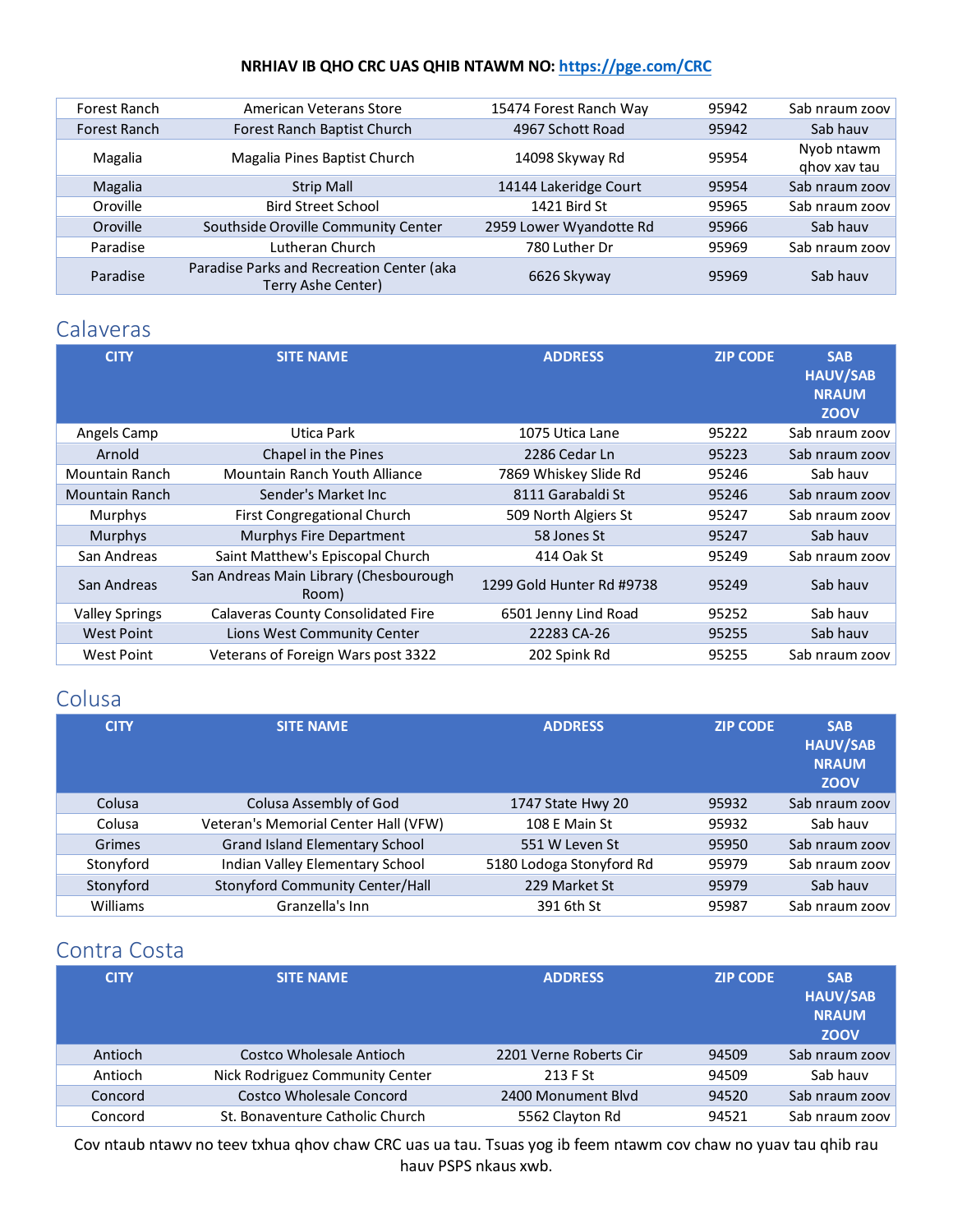| Danville            | Costco Wholesale Danville           | 3150 Fostoria Way     | 94526 | Sab nraum zoov |
|---------------------|-------------------------------------|-----------------------|-------|----------------|
| El Cerrito          | Sycamore Congregational Church      | 1111 Navellier St     | 94530 | Sab nraum zoov |
| Lafayette           | Lafayette Community Center          | 500 St Marys Rd       | 94549 | Sab hauv       |
| Lafayette           | Our Savior's Lutheran Church        | 1035 Carol Ln         | 94549 | Sab nraum zoov |
| Moraga              | Moraga Valley Presbyterian Church   | 10 Moraga Valley Ln   | 94556 | Sab nraum zoov |
| Richmond            | Costco Wholesale Richmond           | 4801 Central Ave      | 94804 | Sab nraum zoov |
| <b>Walnut Creek</b> | Saint Matthew Lutheran Church       | 399 Wiget Ln          | 94598 | Sab nraum zoov |
| <b>Walnut Creek</b> | <b>Tice Valley Community Center</b> | 2055 Tice Valley Blvd | 94595 | Sab hauv       |
| <b>Walnut Creek</b> | Walnut Creek Presbyterian Church    | 1801 Lacassie Ave     | 94596 | Sab nraum zoov |

## <span id="page-4-0"></span>El Dorado

| <b>CITY</b>          | <b>SITE NAME</b>                                   | <b>ADDRESS</b>                                              | <b>ZIP CODE</b> | <b>SAB</b><br><b>HAUV/SAB</b><br><b>NRAUM</b><br><b>ZOOV</b> |
|----------------------|----------------------------------------------------|-------------------------------------------------------------|-----------------|--------------------------------------------------------------|
| <b>Cameron Park</b>  | Cameron Park Community Center                      | 2502 Country Club Dr                                        | 95682           | Sab hauv                                                     |
| <b>Cameron Park</b>  | Faith Episcopal Church                             | 2200 Country Club Dr                                        | 95682           | Sab nraum zoov                                               |
| <b>Cameron Park</b>  | <b>Foothills Church</b>                            | 2380 Merrychase Dr                                          | 95682           | Sab nraum zoov                                               |
| <b>Cameron Park</b>  | Pizza Factory                                      | 3421 Coach Ln                                               | 95682           | Sab nraum zoov                                               |
| Cool                 | Cool Shopping Center                               | 5020 Ellinghouse Dr                                         | 95614           | Sab nraum zoov                                               |
| El Dorado Hills      | El Dorado Hills Community Center, the<br>Pavillion | 1021 Harvard Way                                            | 95762           | Sab hauv                                                     |
| El Dorado Hills      | Rolling Hills Christian Church                     | 800 White Rock Road                                         | 95762           | Sab nraum zoov                                               |
| El Dorado Hills      | Vintage Grace Church                               | 931 Lassen Ln                                               | 95762           | Sab nraum zoov                                               |
| Georgetown           | <b>Buffalo Hill Center</b>                         | 6023 Front Street, 6049 Front<br>Street, 6065 State Hwy 193 | 95634           | Sab nraum zoov                                               |
| Placerville          | El Dorado County Fair & Event Center               | 100 Placerville Dr                                          | 95667           | Nyob ntawm<br>ghov xav tau                                   |
| Placerville          | Placerville Library                                | 345 Fair Ln                                                 | 95667           | Sab nraum zoov                                               |
| Placerville          | Pleasant Valley Community Hall                     | 4765 Pleasant Valley Grange Rd                              | 95667           | Sab hauv                                                     |
| <b>Pollock Pines</b> | Knotty Pine Lanes                                  | 2667 Sanders Dr #1                                          | 95726           | Sab nraum zoov                                               |
| <b>Pollock Pines</b> | <b>Pollock Pines Community Center</b>              | 2675 Sanders Dr                                             | 95726           | Sab hauv                                                     |
| Somerset             | Pioneer Park                                       | 6740 Fairplay Rd                                            | 95684           | Nyob ntawm<br>ghov xav tau                                   |

### <span id="page-4-1"></span>Fresno

| <b>CITY</b> | <b>SITE NAME</b>                | <b>ADDRESS</b>              | <b>ZIP CODE</b> | <b>SAB</b><br><b>HAUV/SAB</b><br><b>NRAUM</b><br><b>ZOOV</b> |
|-------------|---------------------------------|-----------------------------|-----------------|--------------------------------------------------------------|
| Auberry     | <b>Auberry Community Church</b> | 33896 Powerhouse Rd         | 93602           | Sab nraum zoov                                               |
| Auberry     | Auberry Library                 | 33049 Auberry Rd            | 93602           | Sab hauv                                                     |
| Coalinga    | SaveCo Wholesale Parking Lot    | 25 W Polk Street            | 93210           | Sab nraum zoov                                               |
| Dunlap      | Twin Valleys Restaurant         | 39316 Dunlap Rd             | 93621           | Sab nraum zoov                                               |
| Dunlap Area | Bear Mountain Branch Library    | 30733 E Kings Canyon Rd     | 93675           | Sab hauv                                                     |
| Orange Cove | Anchor Plaza Shopping Center    | 745 Anchor Ave              | 93646           | Sab nraum zoov                                               |
| Prather     | <b>ACE Hardware</b>             | 29181 Auberry Rd            | 93651           | Sab nraum zoov                                               |
| Tollhouse   | Sierra Elementary               | Tollhouse Road and Lodge Rd | 93667           | Sab nraum zoov                                               |
| Tollhouse   | Sierra Oaks Senior Center       | 33276 Lodge Rd              | 93667           | Sab hauv                                                     |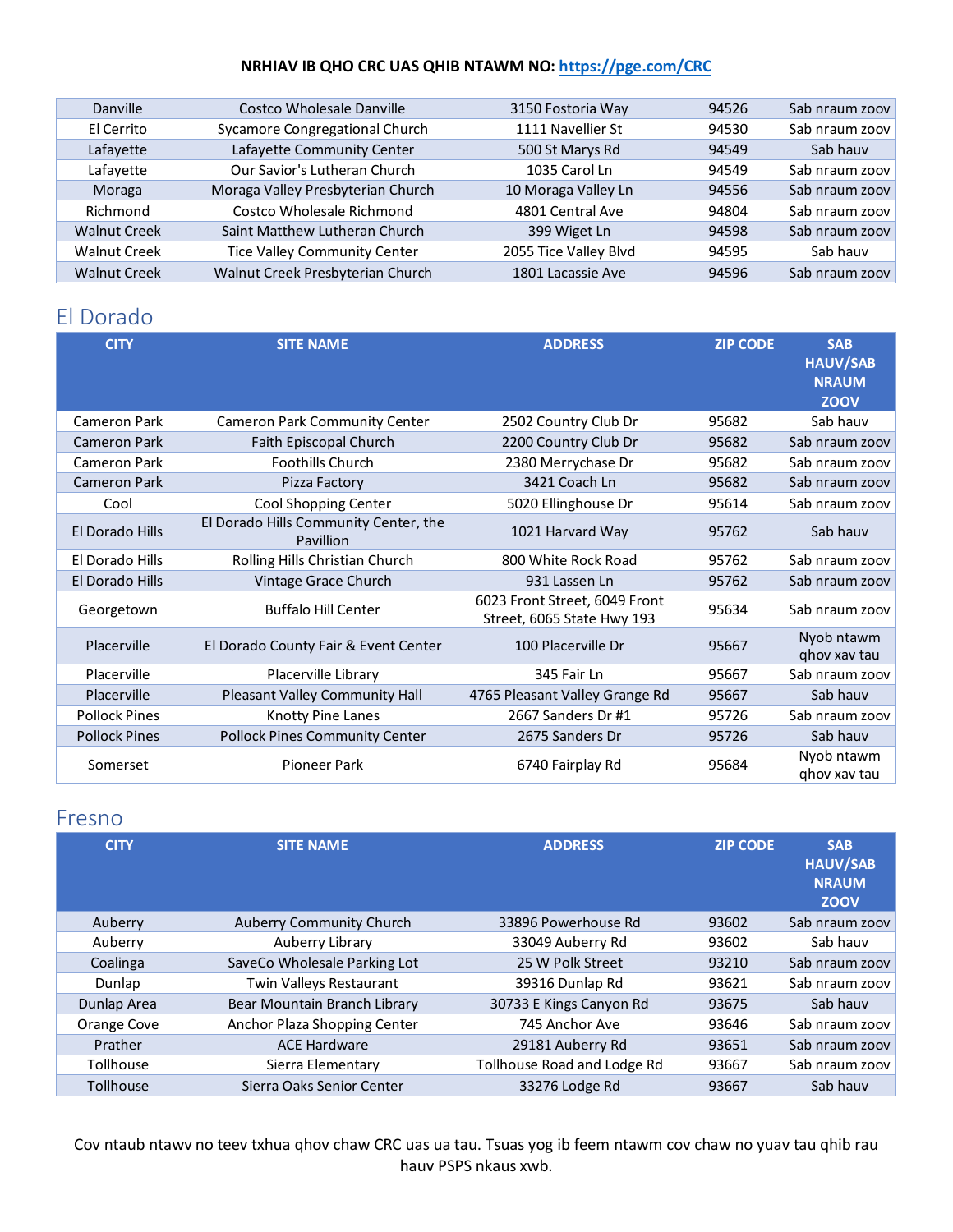### <span id="page-5-0"></span>Glenn

| <b>CITY</b>   | <b>SITE NAME</b>                    | <b>ADDRESS</b>    | <b>ZIP CODE</b> | <b>SAB</b><br><b>HAUV/SAB</b><br><b>NRAUM</b><br><b>ZOOV</b> |
|---------------|-------------------------------------|-------------------|-----------------|--------------------------------------------------------------|
| Elk Creek     | Elk Creek Junior Senior High School | 3430 Co Rd 309    | 95939           | Sab nraum zoov                                               |
| Hamilton City | Hamilton High School                | 620 Canal St      | 95951           | Sab nraum zoov                                               |
| Orland        | <b>Orland Shopping Center</b>       | 1016 South St     | 95963           | Sab nraum zoov                                               |
| Orland        | Subway Restaurant                   | 839 Newville Road | 95963           | Sab nraum zoov                                               |
| Willows       | Open Gate Christian Fellowship      | 950 W Laurel St   | 95988           | Sab nraum zoov                                               |

# <span id="page-5-1"></span>Humboldt

| <b>CITY</b>         | <b>SITE NAME</b>                                           | <b>ADDRESS</b>              | <b>ZIP CODE</b> | <b>SAB</b><br><b>HAUV/SAB</b><br><b>NRAUM</b><br><b>ZOOV</b> |
|---------------------|------------------------------------------------------------|-----------------------------|-----------------|--------------------------------------------------------------|
| Arcata              | <b>Arcata Community Center</b>                             | 321 Dr M.L.K. Jr Pkwy       | 95521           | Nyob ntawm<br>ghov xav tau                                   |
| Arcata              | <b>Trinity Baptist Church</b>                              | 2450 Alliance Rd            | 95521           | Sab nraum zoov                                               |
| <b>Blue Lake</b>    | <b>Blue Lake Roller Rink</b>                               | 312 S Railroad Ave          | 95525           | Sab hauv                                                     |
| <b>Bridgeville</b>  | <b>Bridgeville Community Center</b>                        | 38717 Kneeland Rd           | 95526           | Sab nraum zoov                                               |
| Eureka              | Costco Wholesale Eureka                                    | 1006 W Wabash Ave           | 95501           | Sab nraum zoov                                               |
| Eureka              | <b>Humboldt County Library</b>                             | 1313 3rd St                 | 95501           | Sab nraum zoov                                               |
| Ferndale            | Ferndale Community Center                                  | 100 Berding                 | 95536           | Sab nraum zoov                                               |
| Fortuna             | Firemen's Pavilion                                         | 9 Park St                   | 95540           | Sab hauv                                                     |
| Hoopa               | Hoopa Neighborhood Facilities and Tribal<br><b>Offices</b> | 11860 CA-96                 | 95546           | Sab nraum zoov                                               |
| Hydesville          | Hydesville Community Church                                | 3296 CA-36                  | 95547           | Sab nraum zoov                                               |
| Redway              | First Baptist Church                                       | 1055 Redway Dr              | 95560           | Sab nraum zoov                                               |
| Weitchpec           | <b>Yurok Tribal Office</b>                                 | 90 State Route 96           | 95546           | Sab nraum zoov                                               |
| <b>Willow Creek</b> | Big Rock Day Use Area                                      | 2383-2405 Trinity River Hwy | 95573           | Sab nraum zoov                                               |

### <span id="page-5-2"></span>Kern

| <b>CITY</b>        | <b>SITE NAME</b>                                | <b>ADDRESS</b>       | <b>ZIP CODE</b> | <b>SAB</b><br><b>HAUV/SAB</b><br><b>NRAUM</b><br><b>ZOOV</b> |
|--------------------|-------------------------------------------------|----------------------|-----------------|--------------------------------------------------------------|
| Arvin              | Arvin Veterans Hall Campus - Dining Hall        | 414 4th Ave          | 93203           | Sab hauv                                                     |
| <b>Bakersfield</b> | <b>Buck Owens Crystal Palace</b>                | 2800 Buck Owens Blyd | 93308           | Sab nraum zoov                                               |
| Bakersfield        | Lifehouse Church                                | 3311 Manor St        | 93308           | Sab nraum zoov                                               |
| Lamont             | David Head Community Center                     | 10300 San Diego St   | 93241           | Sab hauv                                                     |
| Lebec              | El Tejon Unified School District                | 4337 Lebec Rd        | 93243           | Sab hauv                                                     |
| Lebec              | Lebec Post Office                               | 2132 Lebec Road      | 93243           | Sab nraum zoov                                               |
| Taft               | Pilot Plaza                                     | 301 Gardner Field Rd | 93268           | Sab nraum zoov                                               |
| Taft               | West Side Recreation & Park Community<br>Center | 500 Cascade Pl       | 93268           | Nyob ntawm<br>ghov xay tau                                   |

# <span id="page-5-3"></span>Kings

| <b>CITY</b> | SITE NAME' | <b>ADDRESS</b> | <b>ZIP CODE</b> | <b>SAB</b> |
|-------------|------------|----------------|-----------------|------------|
|             |            |                |                 |            |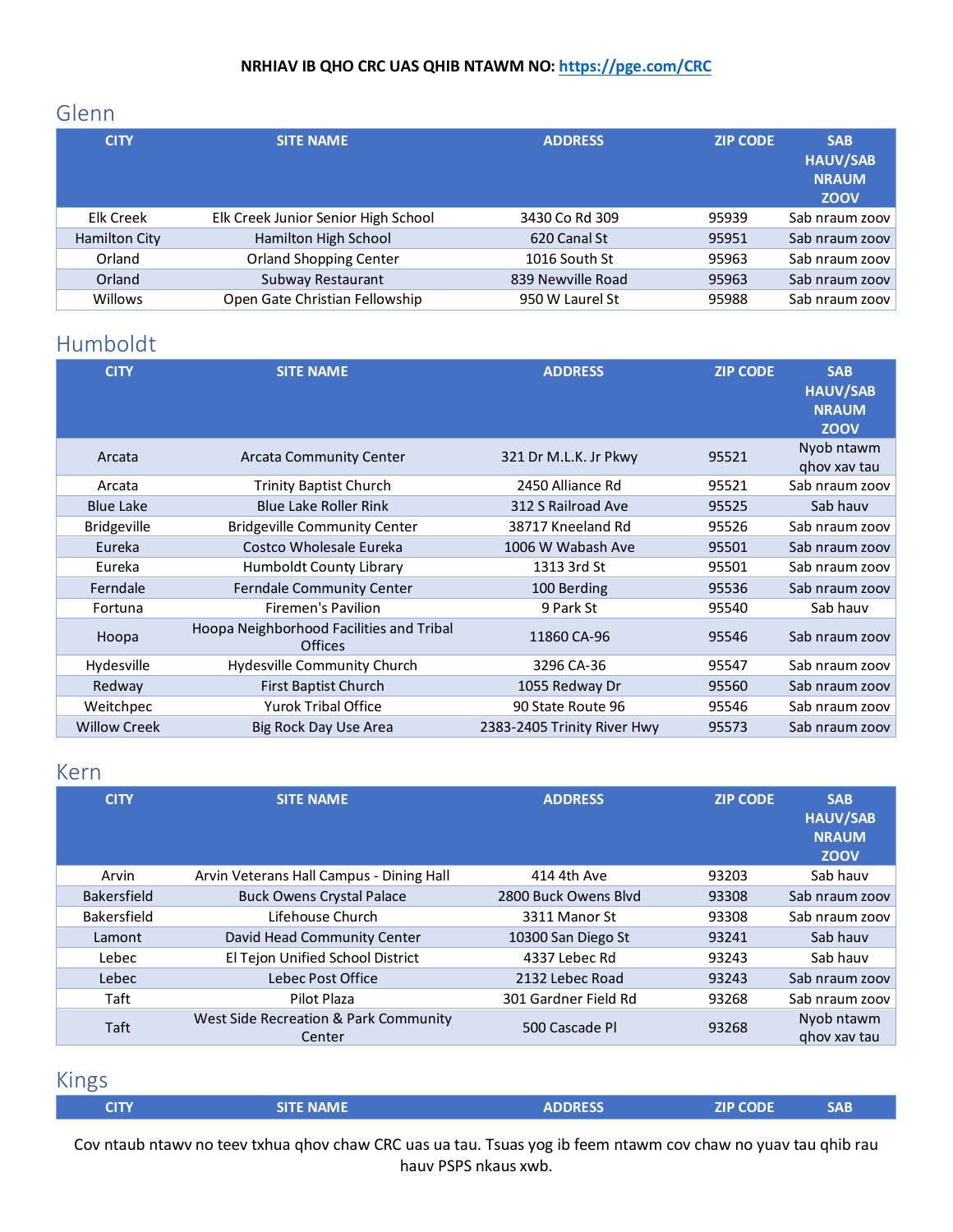|          |                                           |                |       | <b>HAUV/SAB</b><br><b>NRAUM</b><br><b>ZOOV</b> |
|----------|-------------------------------------------|----------------|-------|------------------------------------------------|
| Avenal   | Veteran's Hall                            | 108 W Kings St | 93212 | Sab nraum zoov                                 |
| Corcoran | Recreation Association of Corcoran (YMCA) | 900 Dairy Ave  | 93212 | Sab nraum zoov                                 |
| Lemoore  | South Valley Community Church             | 1050 W Bush St | 93245 | Sab nraum zoov                                 |

### <span id="page-6-0"></span>Lake

| <b>CITY</b>       | <b>SITE NAME</b>                                                               | <b>ADDRESS</b>            | <b>ZIP CODE</b> | <b>SAB</b><br><b>HAUV/SAB</b><br><b>NRAUM</b><br><b>ZOOV</b> |
|-------------------|--------------------------------------------------------------------------------|---------------------------|-----------------|--------------------------------------------------------------|
| Clearlake         | Clearlake Senior Community Center                                              | 3245 Bowers Ave           | 95422           | Nyob ntawm<br>qhov xav tau                                   |
| Clearlake         | <b>Masonic Hall</b>                                                            | 7100 S Center Dr          | 95422           | Sab nraum zoov                                               |
| Clearlake Oaks    | Live Oaks Senior Center                                                        | 12502 Foothill Blyd       | 95423           | Sab nraum zoov                                               |
| Cobb              | Meadow Springs Shopping Center                                                 | 16295 STATE HIGHWAY 175   | 95461           | Sab nraum zoov                                               |
| Cobb              | Mountain Lion's Club (also known as Little<br>Red Schoolhouse)                 | 15780 Bottlerock Rd       | 95426           | Sab hauv                                                     |
| Kelseyville       | Grace Church of Kelseyville                                                    | 6716 Live Oak Dr          | 95451           | Sab nraum zoov                                               |
| Kelseyville       | Scotts Valley Band of Pomo Indians Red Hills<br>Property                       | 7130 Red Hills Rd         | 95451           | Sab nraum zoov                                               |
| Lakeport          | Big Valley Rancheria's Gym - Big Valley<br><b>Recreation Center</b>            | 1002 Osprey Ct            | 95453           | Sab hauv                                                     |
| Lakeport          | Konocti Vista Casino                                                           | 2755 Mission Rancheria Rd | 95453           | Sab nraum zoov                                               |
| Lakeport          | Lakeport Fire District Station 52                                              | 3600 Hill Rd E            | 95453           | Sab nraum zoov                                               |
| Lucerne           | New Paradigm College                                                           | 3700 Country Club Dr      | 95458           | Sab nraum zoov                                               |
| Middletown        | Twin Pine Casino and Hotel                                                     | 22223 CA-29               | 95461           | Sab hauv                                                     |
| <b>Nice</b>       | Nice Strip Mall                                                                | 3534 State Highway 20     | 95464           | Sab nraum zoov                                               |
| <b>Nice</b>       | Robinson Rancheria Resort & Casino-<br>Robinson Rancheria Band of Pomo Indians | 1545 State Hwy 20         | 95464           | Sab hauv                                                     |
| <b>Upper Lake</b> | Mar-Vals Sentry Food Store                                                     | 2265 State Hwy 20         | 95485           | Sab nraum zoov                                               |
| <b>Upper Lake</b> | Upper Lake Middle School                                                       | 725 Old Lucerne Rd        | 95485           | Sab nraum zoov                                               |

#### <span id="page-6-1"></span>Lassen

| <b>CITY</b>   | <b>SITE NAME</b>                                   | <b>ADDRESS</b>  | <b>ZIP CODE</b> | <b>SAB</b><br><b>HAUV/SAB</b><br><b>NRAUM</b><br><b>ZOOV</b> |
|---------------|----------------------------------------------------|-----------------|-----------------|--------------------------------------------------------------|
| <b>Bieber</b> | Big Valley High School                             | 400 Bridge St   | 96009           | Sab nraum zoov                                               |
| Clear Creek   | The Church of Jesus Christ of Latter-day<br>Saints | 3384 CA-147     | 96137           | Sab nraum zoov                                               |
| Janesville    | Janesville Elementary School                       | 464-555 Main St | 96114           | Sab nraum zoov                                               |
| Westwood      | Fletcher Walker Elementary School                  | 511 Delwood St  | 96137           | Sab nraum zoov                                               |

# <span id="page-6-2"></span>Madera

| <b>CITY</b> | <b>SITE NAME</b>             | <b>ADDRESS</b> | <b>ZIP CODE</b> | <b>SAB</b><br><b>HAUV/SAB</b><br><b>NRAUM</b><br><b>ZOOV</b> |
|-------------|------------------------------|----------------|-----------------|--------------------------------------------------------------|
| Ahwahnee    | Ahwahnee Hills Regional Park | 43469 CA-49    | 93601           | Sab nraum zoov                                               |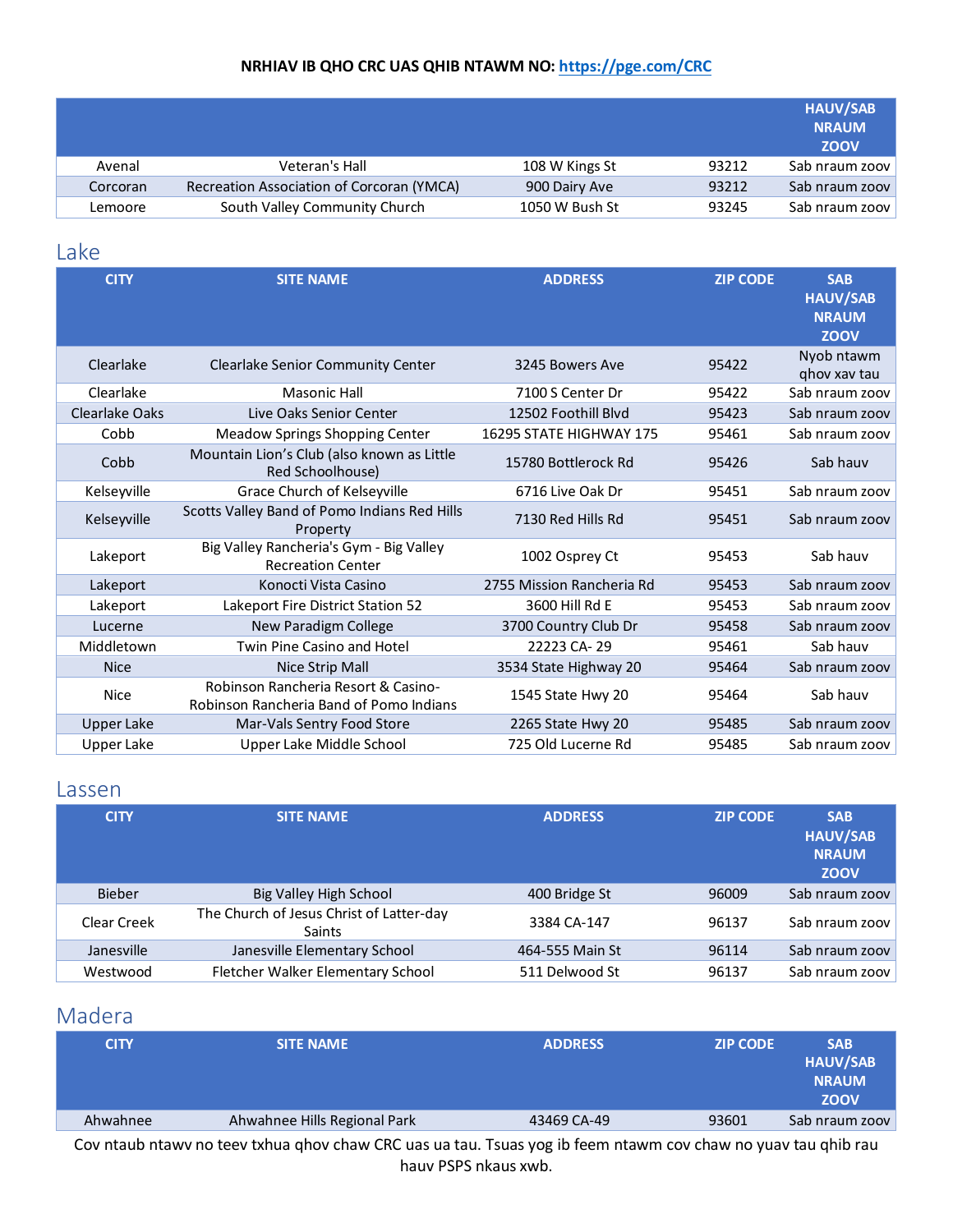| Ahwahnee   | Wasuma Elementary School Gym, "Dome"  | 43109 CA-49           | 93601 | Sab hauv       |
|------------|---------------------------------------|-----------------------|-------|----------------|
| Coarsegold | Chukchansi Gold Resort & Casino       | 711 Lucky Ln          | 93614 | Sab nraum zoov |
| Coarsegold | Coarsegold Elementary School          | 45426 Rd 415          | 93614 | Sab hauv       |
| North Fork | North Fork Elementary School          | 33087 Rd 228          | 93643 | Sab hauv       |
| North Fork | North Fork Rancheria Community Center | 56900 Kunugib Way     | 93643 | Sab nraum zoov |
| Oakhurst   | <b>Oakhurst Community Hall</b>        | 39800 Fresno Flats Rd | 93644 | Sab hauv       |
| Oakhurst   | Sierra Vista Presbyterian Church      | 39696 CA-41           | 93644 | Sab nraum zoov |
| Oakhurst   | Yosemite High School                  | 50200 High School Rd  | 93644 | Sab hauv       |

### <span id="page-7-0"></span>Marin

| <b>CITY</b>        | <b>SITE NAME</b>                                             | <b>ADDRESS</b>              | <b>ZIP CODE</b> | <b>SAB</b><br><b>HAUV/SAB</b><br><b>NRAUM</b><br><b>ZOOV</b> |
|--------------------|--------------------------------------------------------------|-----------------------------|-----------------|--------------------------------------------------------------|
| Fairfax            | Fairfax Community Church (Sanctuary Room)                    | 2398 Sir Francis Drake Blyd | 94930           | Sab hauv                                                     |
| <b>Marin City</b>  | Marin City Health & Wellness Center                          | 630 Drake Ave               | 94965           | Sab nraum zoov                                               |
| Marin City         | St. Andrew Presbyterian Church                               | 101 Donahue Street          | 94965           | Sab hauv                                                     |
| <b>Mill Valley</b> | Old Mill Elementary School                                   | 352 Throckmorton Ave        | 94941           | Sab nraum zoov                                               |
| Novato             | Hamilton Community Center                                    | 503 South Palm Drive        | 94949           | Sab hauv                                                     |
| Novato             | Hamilton Gym                                                 | 115 San Pablo Ave           | 94949           | Sab nraum zoov                                               |
| Novato             | Presbyterian Church of Novato                                | 710 Wilson Ave              | 94947           | Sab nraum zoov                                               |
| <b>Novato</b>      | Unity In Marin                                               | 600 Palm Dr                 | 94949           | Sab nraum zoov                                               |
| Olema              | Sacred Heart Church                                          | 10189 CA-1                  | 94950           | Sab nraum zoov                                               |
|                    | Point Reyes Station West Marin Elementary School - Gymnasium | 11550 Shoreline Hwy         | 94956           | Sab hauv                                                     |
| San Anselmo        | Archie Williams High School                                  | 1327 Sir Francis Drake Blyd | 94960           | Sab nraum zoov                                               |
| San Rafael         | Albert J. Boro Community Center                              | 50 Canal St                 | 94901           | Nyob ntawm<br>ghov xav tau                                   |
| San Rafael         | <b>Trinity Community Church</b>                              | 1675 Grand Ave              | 94901           | Sab nraum zoov                                               |
| Sausalito          | <b>MLK Park</b>                                              | 610 Coloma St               | 94965           | Sab nraum zoov                                               |
| Stinson Beach      | Stinson Beach Library                                        | 15 Calle Del Mar            | 94970           | Sab nraum zoov                                               |
|                    |                                                              |                             |                 |                                                              |

### <span id="page-7-1"></span>Mariposa

| <b>CITY</b>       | <b>SITE NAME</b>                     | <b>ADDRESS</b>   | <b>ZIP CODE</b> | <b>SAB</b><br><b>HAUV/SAB</b><br><b>NRAUM</b><br><b>ZOOV</b> |
|-------------------|--------------------------------------|------------------|-----------------|--------------------------------------------------------------|
| <b>Bootjack</b>   | Mariposa County Unified School       | 5171 Silva Rd    | 95338           | Sab nraum zoov                                               |
| Catheys Valley    | Office Parking Lot                   | 4980 Hornitos Rd | 95306           | Sab nraum zoov                                               |
| Coulterville      | <b>Greeley Elementary School</b>     | 10326 Fiske Rd   | 95311           | Sab nraum zoov                                               |
| Mariposa          | Golden Agers Senior Center           | 5246 Spriggs Ln  | 95338           | Sab hauv                                                     |
| Mariposa          | Mariposa Elementary School           | 5044 Jones St    | 95338           | Sab nraum zoov                                               |
| Mariposa/Bootjack | New Life Christian Fellowship Church | 5089 Cole Rd     | 95338           | Sab hauv                                                     |

# <span id="page-7-2"></span>Mendocino

| <b>CITY</b>      | <b>SITE NAME</b>           | <b>ADDRESS</b>     | <b>ZIP CODE</b> | <b>SAB</b><br><b>HAUV/SAB</b><br><b>NRAUM</b><br><b>ZOOV</b> |
|------------------|----------------------------|--------------------|-----------------|--------------------------------------------------------------|
| <b>Boonville</b> | Anderson Valley Brewing Co | 17700 Boonville Rd | 95415           | Sab nraum zoov                                               |
|                  |                            |                    |                 |                                                              |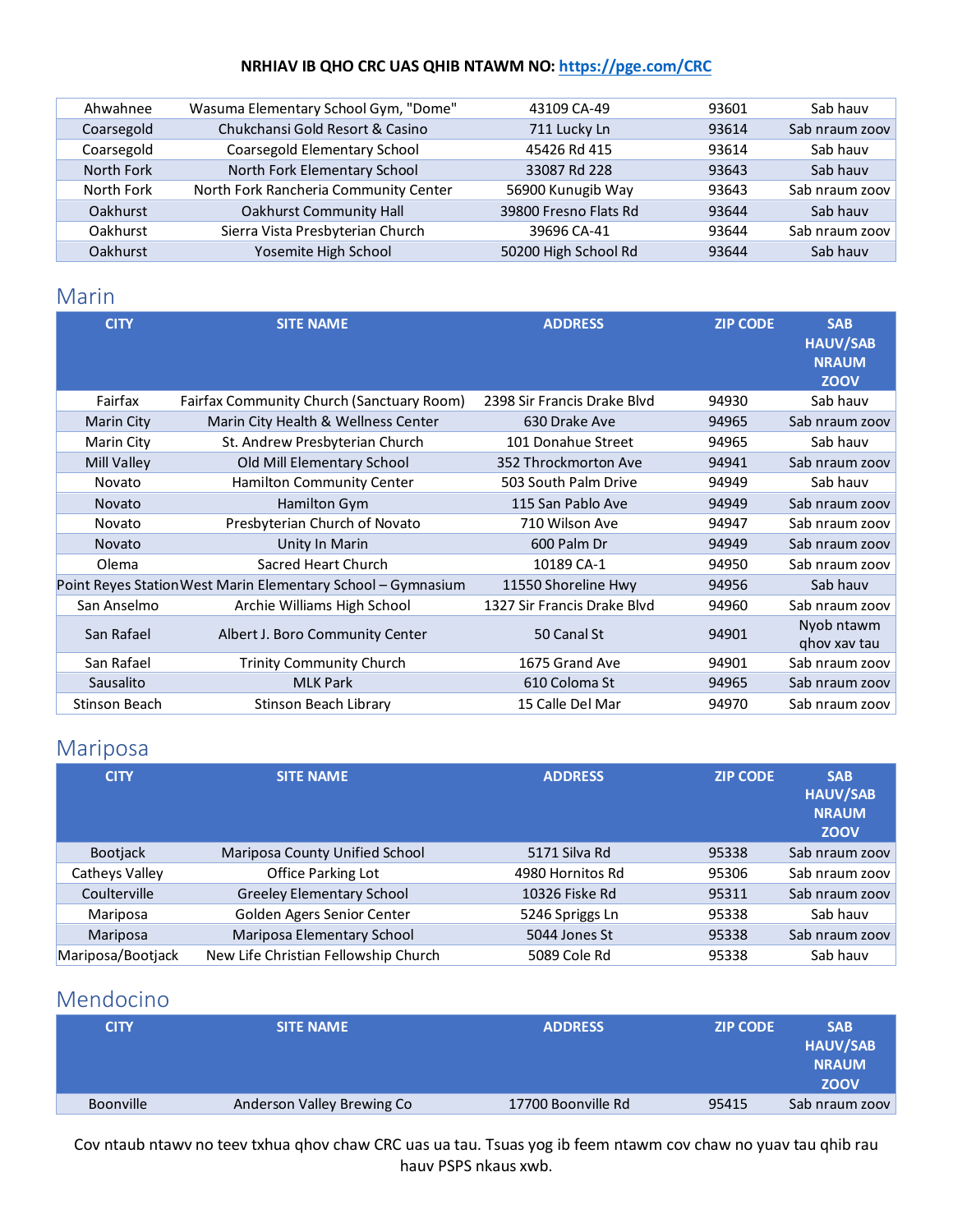| Covelo            | Keith's Market IGA                                       | 76201 Covelo Rd         | 95428 | Sab nraum zoov |
|-------------------|----------------------------------------------------------|-------------------------|-------|----------------|
| <b>Fort Bragg</b> | First Presbyterian Church of Fort Bragg CA               | 367 S Sanderson Way     | 95437 | Sab nraum zoov |
| Gualala           | Church of Mary Star of the Sea                           | 39141 Church St         | 95445 | Sab nraum zoov |
| Hopland           | <b>Hopland Elementary School</b>                         | 13710 Mountain House Rd | 95449 | Sab nraum zoov |
| Hopland           | Sho-ka-wah Casino                                        | 13101 Nokomis Rd        | 95449 | Sab nraum zoov |
| Laytonville       | Harwood Hall                                             | 44400 Willis Ave        | 95454 | Sab hauv       |
| Point Arena       | Point Arena High School                                  | 270 Lake St             | 95468 | Sab nraum zoov |
| Potter Valley     | Potter Valley Bible Church                               | 10151 Main St           | 95469 | Sab nraum zoov |
| Redwood Valley    | Coyote Valley Casino                                     | 455 Coyote Valley Blvd  | 95470 | Sab nraum zoov |
| Redwood Valley    | Redwood Valley Rancheria Learning Center<br>(Building B) | 3250 Road I             | 95470 | Sab hauv       |
| Ukiah             | Ukiah Empty Lot                                          | 1775 N State St         | 95482 | Sab nraum zoov |
| Willits           | Agape Bible Church                                       | 290 S Lenore Ave        | 95490 | Sab nraum zoov |
| Willits           | <b>Willits Community Center</b>                          | 111 E Commercial St     | 95490 | Sab hauv       |

### <span id="page-8-0"></span>Merced

| <b>CITY</b> | <b>SITE NAME</b>                                      | <b>ADDRESS</b>      | <b>ZIP CODE</b> | <b>SAB</b><br><b>HAUV/SAB</b><br><b>NRAUM</b><br><b>ZOOV</b> |
|-------------|-------------------------------------------------------|---------------------|-----------------|--------------------------------------------------------------|
| Hilmar      | Calvary First Assembly (Hilmar Family<br>Church)      | 19840 Dayton Ave    | 95324           | Sab nraum zoov                                               |
| Le Grand    | Le Grand High School                                  | 12961 E Le Grand Rd | 95333           | Sab nraum zoov                                               |
| Merced      | Shepherd of The Valley Evangelical Lutheran<br>Church | 1455 E Yosemite Ave | 95340           | Sab nraum zoov                                               |

# <span id="page-8-1"></span>Monterey

| <b>CITY</b>       | <b>SITE NAME</b>                                              | <b>ADDRESS</b>          | <b>ZIP CODE</b> | <b>SAB</b><br><b>HAUV/SAB</b><br><b>NRAUM</b><br><b>ZOOV</b> |
|-------------------|---------------------------------------------------------------|-------------------------|-----------------|--------------------------------------------------------------|
| Big Sur           | Point Sur Naval Facility                                      | Big Sur                 | 93920           | Sab nraum zoov                                               |
| Carmel            | Carmel Middle School/Carmel Unified School<br><b>District</b> | 4380 Carmel Valley Road | 93923           | Sab nraum zoov                                               |
| Carmel Valley     | Carmel Valley Community Park                                  | 25 Ford Rd              | 93924           | Sab nraum zoov                                               |
| Carmel-By-The-Sea | <b>Carmel Parking Lot</b>                                     | 9550 Carmel Valley Rd   | 93923           | Sab nraum zoov                                               |
| Greenfield        | <b>Patriot Park Community Center</b>                          | 1351 Oak Ave            | 93927           | Sab nraum zoov                                               |
| King City         | Salinas Valley Fairgrounds                                    | 625 Division St.        | 93930           | Sab hauv                                                     |
| Monterey          | First Presbyterian Church of Monterey                         | 501 El Dorado St        | 93940           | Sab nraum zoov                                               |
| <b>Salinas</b>    | Costco Wholesale Salinas                                      | 1339 N Davis Rd         | 93907           | Sab nraum zoov                                               |
| Salinas           | Salinas Elks Lodge No. 614                                    | 614 Airport Blvd        | 93905           | Sab hauv                                                     |
| Sand City         | Costco Wholesale Sand City                                    | 801 Tioga Ave           | 93955           | Sab nraum zoov                                               |
| Soledad           | Soledad Community Center                                      | 560 Walker Drive        | 93960           | Sab hauv                                                     |

# <span id="page-8-2"></span>Napa

| <b>CITY</b>     | <b>SITE NAME</b>                 | <b>ADDRESS</b> | <b>ZIP CODE</b> | <b>SAB</b><br><b>HAUV/SAB</b><br><b>NRAUM</b><br><b>ZOOV</b> |
|-----------------|----------------------------------|----------------|-----------------|--------------------------------------------------------------|
| American Canyon | American Canyon Community Center | 100 Benton Way | 94503           | Sab hauv                                                     |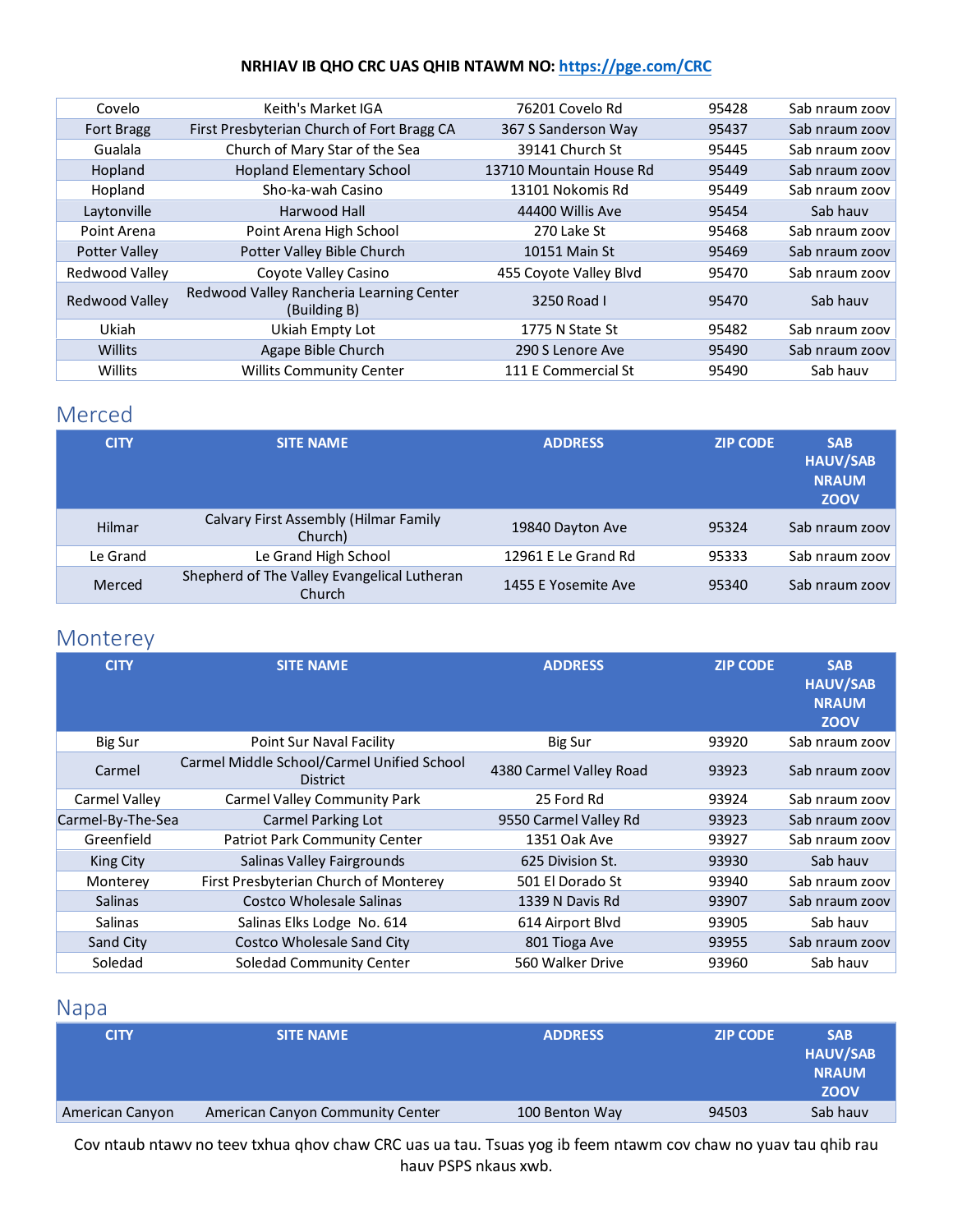| American Canyon | Family Worship Center                   | 109 Klamath Ct            | 94503 | Sab nraum zoov             |
|-----------------|-----------------------------------------|---------------------------|-------|----------------------------|
| Angwin          | <b>Pacific Union College</b>            | 35 La Jota Dr             | 94508 | Sab nraum zoov             |
| Calistoga       | Calistoga Fairgrounds                   | 1435 N Oak St             | 94515 | Sab hauv                   |
| Calistoga       | Highlands Christian Fellowship          | 970 Petrified Forest Rd   | 94515 | Sab nraum zoov             |
| Napa            | Berryessa Senior Citizens               | 4380 Spanish Flat Loop Rd | 94558 | Nyob ntawm<br>ghov xav tau |
| <b>Napa</b>     | Crosswalk Community Church              | 2590 1st St               | 94558 | Sab hauv                   |
| Napa            | First Christian Church of Napa          | 2659 1st St               | 94558 | Sab nraum zoov             |
| <b>Napa</b>     | Highways 128/121 and Steele Canyon      | 6003 Monticello Rd        | 94558 | Sab nraum zoov             |
| St Helena       | Saint Helena Catholic School            | 1255 Oak Ave              | 94574 | Sab nraum zoov             |
| Yountville      | Yountville Seventh-day Adventist Church | 1920 Finnell Rd           | 94599 | Sab nraum zoov             |
|                 |                                         |                           |       |                            |

# <span id="page-9-0"></span>Nevada

| <b>CITY</b>                        | <b>SITE NAME</b>                                                          | <b>ADDRESS</b>           | <b>ZIP CODE</b> | <b>SAB</b><br><b>HAUV/SAB</b><br><b>NRAUM</b><br><b>ZOOV</b> |
|------------------------------------|---------------------------------------------------------------------------|--------------------------|-----------------|--------------------------------------------------------------|
| Alta Sierra / Lake<br>of the Pines | Magnolia Intermediate School                                              | 22431 Kingston Ln        | 95949           | Sab hauv                                                     |
| <b>Grass Valley</b>                | <b>Foothills Event Center</b>                                             | 400 Idaho Maryland Rd    | 95945           | Sab hauv                                                     |
| <b>Grass Valley</b>                | Peace Lutheran Church                                                     | 828 W. Main Street       | 95945           | Sab nraum zoov                                               |
| <b>Grass Valley</b>                | Sierra College Grass Valley (note, current lot<br>#6 had some ADA issues) | 250 Sierra College Drive | 95945           | Sab nraum zoov                                               |
| Lake of the Pines                  | Crossroads Church                                                         | 10050 Wolf Rd            | 95949           | Sab nraum zoov                                               |
| Nevada City                        | Madelyn Helling Library, Community Room                                   | 980 Helling Way          | 95959           | Sab hauv                                                     |
| Nevada City                        | Nevada City Elks Lodge                                                    | 518 State Highway 49     | 95959           | Sab nraum zoov                                               |
| Nevada City                        | Sierra Family Medical Clinic                                              | 15301 Tyler Foote Rd     | 95959           | Sab nraum zoov                                               |
| Nevada City                        | Sierra Presbyterian Church                                                | 175 Ridge Rd             | 95959           | Sab nraum zoov                                               |
| North San Juan                     | <b>NSJ Community Center</b>                                               | 29190 CA-49              | 95960           | Sab hauv                                                     |
| Penn Valley                        | Penn Valley Community Church                                              | 11739 Spenceville Road   | 95946           | Sab nraum zoov                                               |
| Penn Valley                        | Ready Springs Elementary School                                           | 10862 Spenceville Road   | 95946           | Sab hauv                                                     |

# <span id="page-9-1"></span>Placer

| <b>CITY</b> | <b>SITE NAME</b>                             | <b>ADDRESS</b>          | <b>ZIP CODE</b> | <b>SAB</b><br><b>HAUV/SAB</b><br><b>NRAUM</b><br><b>ZOOV</b> |
|-------------|----------------------------------------------|-------------------------|-----------------|--------------------------------------------------------------|
| Alta        | Alta Fire Protection District Community Hall | 33950 Alta Bonnynook Rd | 95701           | Sab hauv                                                     |
| Auburn      | <b>Gold Country Fairgrounds</b>              | 1273 High Street        | 95603           | Sab nraum zoov                                               |
| Auburn      | Gold Country Fairgrounds - Tahoe Hall        | 209 Fairgate Rd         | 95603           | Sab hauv                                                     |
| Colfax      | Freight Depot Parking Lot                    | 7 N Main St             | 95713           | Sab nraum zoov                                               |
| Foresthill  | Canyon View Assembly Church                  | 23221 Foresthill Rd     | 95631           | Sab nraum zoov                                               |
| Foresthill  | Veterans Memorial Hall - Foresthill          | 24601 Harrison St       | 95631           | Sab hauv                                                     |
| Loomis      | Loomis Veterans Memorial Hall                | 5945 Horseshoe Bar Rd   | 95650           | Sab hauv                                                     |
| Loomis      | Taylor's Restaurant                          | 3636 Taylor Rd          | 95659           | Sab nraum zoov                                               |
| Sheridan    | Sheridan Elementary School                   | 4730 H St               | 95681           | Sab nraum zoov                                               |
| Sheridan    | <b>Stewart Community Hall</b>                | 6005 Camp Far West Road | 95681           | Sab hauv                                                     |

# <span id="page-9-2"></span>Plumas

| <b>CITY</b> | SITE NAME | <b>ADDRESS</b>                                                                                                                                | <b>ZIP CODE</b> |  |
|-------------|-----------|-----------------------------------------------------------------------------------------------------------------------------------------------|-----------------|--|
|             |           | $\alpha$ and the second seconds the second $\alpha$ are second to the $\alpha$ seconds that the second seconds the second seconds of $\alpha$ |                 |  |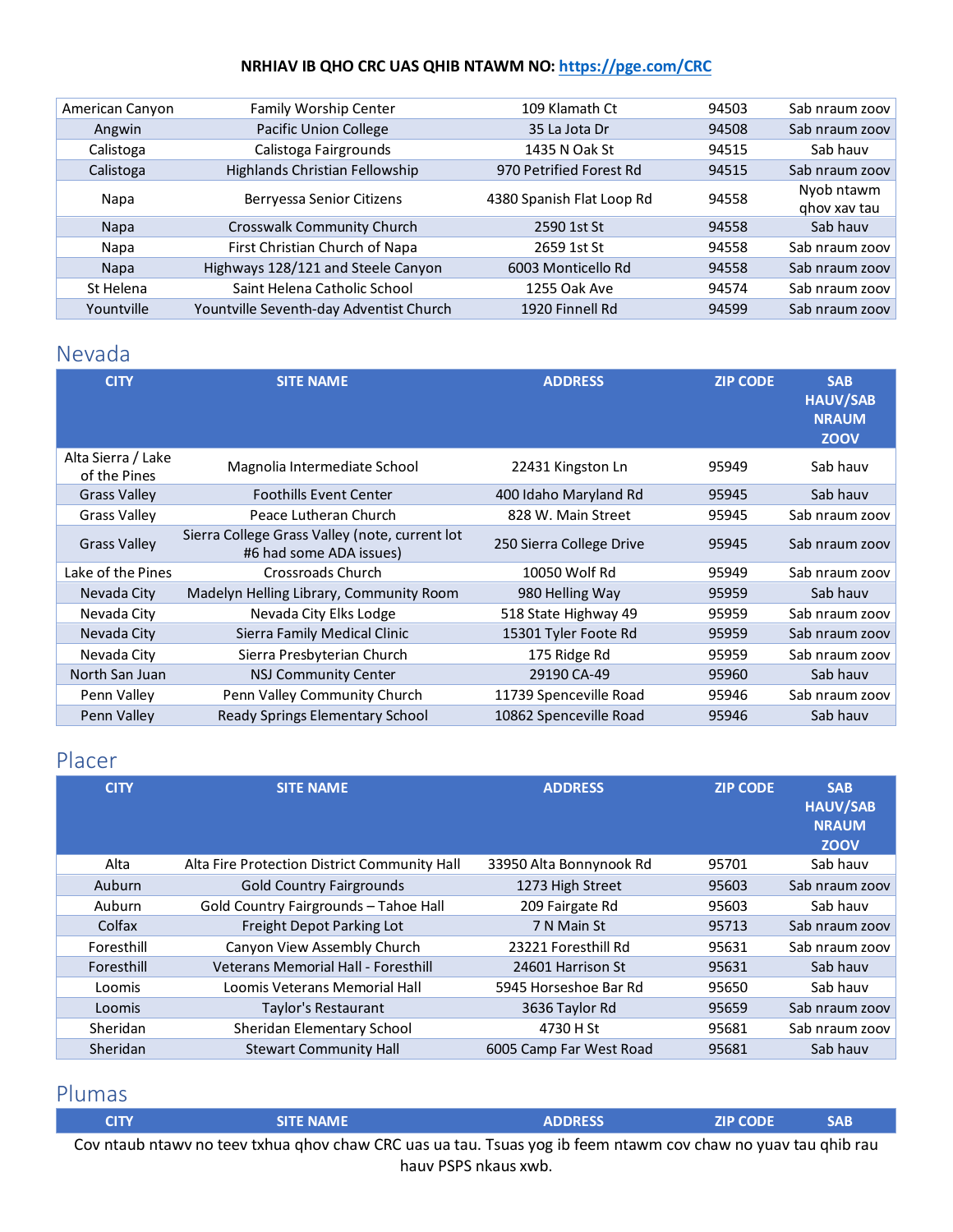|                                  |                   |       | <b>HAUV/SAB</b><br><b>NRAUM</b><br><b>ZOOV</b> |
|----------------------------------|-------------------|-------|------------------------------------------------|
| Chester Elks Lodge               | 164 Main Street   | 96020 | Sab hauv                                       |
| <b>Holiday Market</b>            | 271 Main St       | 96020 | Sab nraum zoov                                 |
| <b>Veterans Memorial Hall</b>    | 225 Gay St        | 96020 | Sab nraum zoov                                 |
| Greenville Jr-Sr High School     | 117 Grand St      | 95947 | Sab nraum zoov                                 |
| La Porte Lodge                   | 2140 Main St      | 95981 | Sab nraum zoov                                 |
| <b>Plumas County Fairgrounds</b> | 204 Fairground Rd | 95971 | Sab nraum zoov                                 |
| Plumas County Parole Office      | 1446 E Main St    | 95971 | Sab nraum zoov                                 |
| Quincy Elks Lodge 1884           | 2004 E Main St    | 95971 | Sab hauv                                       |
|                                  |                   |       |                                                |

# <span id="page-10-0"></span>San Benito

| <b>CITY</b>       | <b>SITE NAME</b>                | <b>ADDRESS</b>   | <b>ZIP CODE</b> | <b>SAB</b><br><b>HAUV/SAB</b><br><b>NRAUM</b><br><b>ZOOV</b> |
|-------------------|---------------------------------|------------------|-----------------|--------------------------------------------------------------|
| Hollister         | <b>Community Center</b>         | 300 West St      | 95023           | Sab nraum zoov                                               |
| San Juan Bautista | <b>Windmill Market</b>          | 301 The Alameda  | 95045           | Sab nraum zoov                                               |
| <b>Tres Pinos</b> | <b>Bolado Park Event Center</b> | 9000 Airline Hwy | 95075           | Sab nraum zoov                                               |

### <span id="page-10-1"></span>San Joaquin

| <b>CITY</b> | <b>SITE NAME</b>                | <b>ADDRESS</b>   | <b>ZIP CODE</b> | <b>SAB</b><br><b>HAUV/SAB</b><br><b>NRAUM</b><br><b>ZOOV</b> |
|-------------|---------------------------------|------------------|-----------------|--------------------------------------------------------------|
| Linden      | Linden Lions Club               | 5041 N Market St | 95236           | Sab nraum zoov                                               |
| Lodi        | Zion Lutheran Church            | 105 S Ham Ln     | 95242           | Sab nraum zoov                                               |
| Ripon       | First Christian Reformed Church | 305 Boesch Dr    | 95366           | Sab nraum zoov                                               |
| Stockton    | <b>Stockton Alliance Church</b> | 825 Highmoor Ave | 95210           | Sab nraum zoov                                               |

# <span id="page-10-2"></span>San Luis Obispo

| <b>CITY</b>  | <b>SITE NAME</b>                     | <b>ADDRESS</b>      | <b>ZIP CODE</b> | <b>SAB</b><br><b>HAUV/SAB</b><br><b>NRAUM</b><br><b>ZOOV</b> |
|--------------|--------------------------------------|---------------------|-----------------|--------------------------------------------------------------|
| Atascadero   | Cornerstone Community Church         | 9685 Morro Rd       | 93422           | Sab nraum zoov                                               |
| Cambria      | Cambria Community Presbyterian       | 2250 Yorkshire Dr   | 93428           | Sab nraum zoov                                               |
| Grover Beach | <b>Coastal Community Church</b>      | 1830 Farroll Rd     | 93433           | Sab nraum zoov                                               |
| Grover Beach | <b>Grover Beach Community Center</b> | 1230 Trouville Ave  | 93433           | Sab nraum zoov                                               |
| Morro Bay    | Morro Bay Presbyterian Church        | 485 Piney Way       | 93442           | Sab nraum zoov                                               |
| Paso Robles  | Cuesta College, North County Campus  | 2800 Buena Vista Dr | 93446           | Sab nraum zoov                                               |

### <span id="page-10-3"></span>San Mateo

| <b>CITY</b>        | <b>SITE NAME</b>             | <b>ADDRESS</b>         | <b>ZIP CODE</b> | <b>SAB</b><br><b>HAUV/SAB</b><br><b>NRAUM</b><br><b>ZOOV</b> |
|--------------------|------------------------------|------------------------|-----------------|--------------------------------------------------------------|
| <b>Foster City</b> | Costco Wholesale Foster City | 1001 Metro Center Blyd | 94404           | Sab nraum zoov                                               |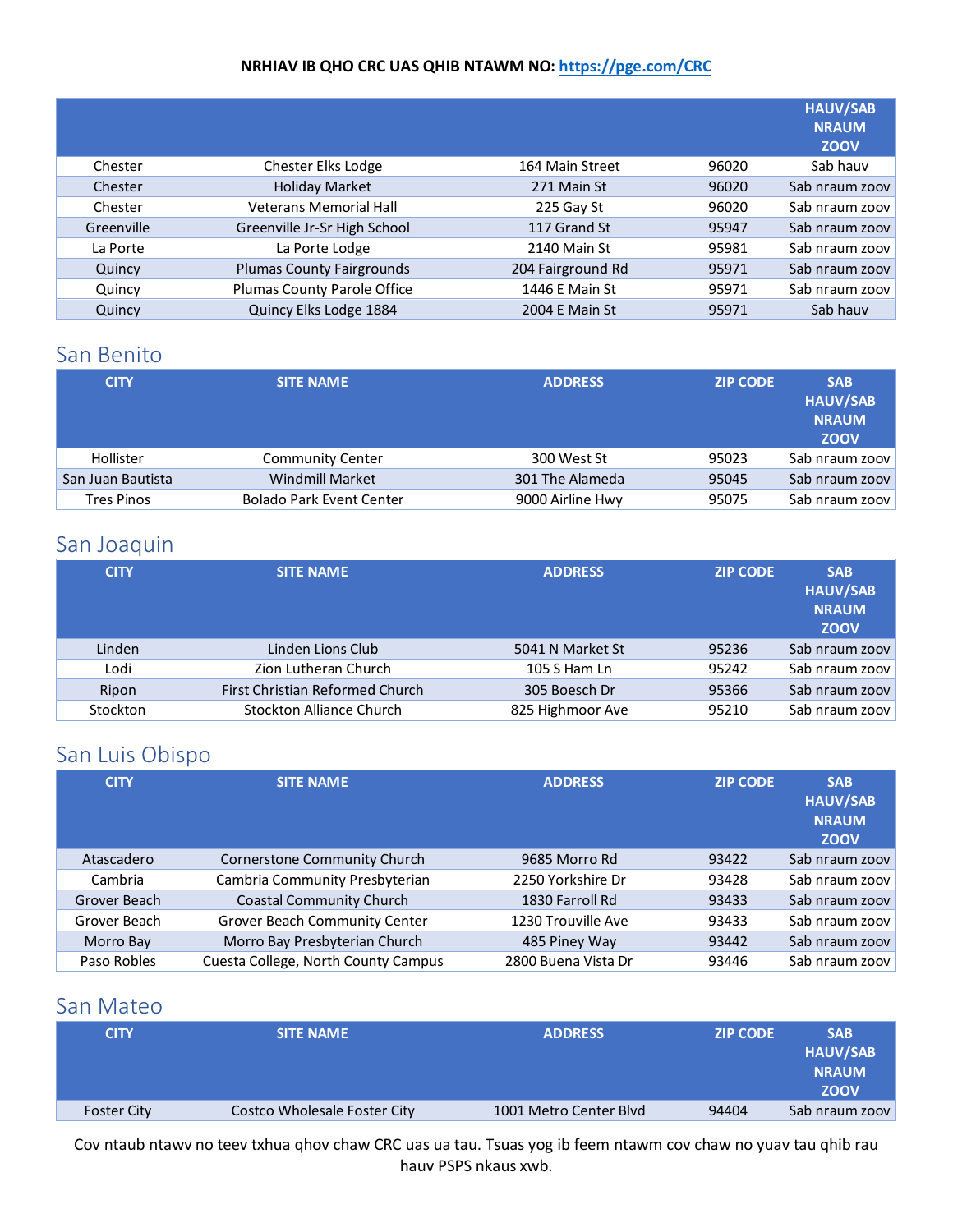| Half Moon Bay | Half Moon Bay Library              | 620 Correas St          | 94019 | Nyob ntawm<br>ghov xav tau |
|---------------|------------------------------------|-------------------------|-------|----------------------------|
| La Honda      | La Honda Fire Brigade              | 8945 La Honda Rd        | 94062 | Nyob ntawm<br>ghov xav tau |
| Pacifica      | Pacifica Community Center          | 540 Crespi Dr           | 94044 | Sab hauv                   |
| Pescadero     | Pescadero Fire Station 59          | 1200 Pescadero Creek Rd | 94060 | Sab hauv                   |
| Pescadero     | Pescadero High School              | 360 Butano Cutoff       | 94060 | Sab nraum zoov             |
| Redwood City  | Costco Wholesale Redwood City      | 2300 Middlefield Rd     | 94063 | Sab nraum zoov             |
| Redwood City  | Red Morton Community Center        | 1120 Roosevelt Ave      | 94061 | Sab hauv                   |
| Redwood City  | Woodside Fire (Station 19)         | 4091 Jefferson Ave      | 94062 | Sab hauv                   |
| San Mateo     | Congregational Church of San Mateo | 225 Tilton Ave          | 94401 | Sab nraum zoov             |
|               |                                    |                         |       |                            |

# <span id="page-11-0"></span>Santa Barbara

| <b>CITY</b>     | <b>SITE NAME</b>                       | <b>ADDRESS</b>         | <b>ZIP CODE</b> | <b>SAB</b><br><b>HAUV/SAB</b><br><b>NRAUM</b><br><b>ZOOV</b> |
|-----------------|----------------------------------------|------------------------|-----------------|--------------------------------------------------------------|
| <b>Buellton</b> | <b>River View Park</b>                 | 151 Sycamore Dr        | 93427           | Sab nraum zoov                                               |
| Guadalupe       | <b>Guadalupe City Hall</b>             | 918 Obispo St          | 93434           | Sab nraum zoov                                               |
| New Cuyama      | Cuyama Valley High School              | 7670-7432 Cuyama Hwy   | 93254           | Sab nraum zoov                                               |
| Santa Maria     | Benjamin Foxen Elementary School       | 4949 Foxen Canyon Road | 93454           | Sab nraum zoov                                               |
| Santa Maria     | First Christian Church                 | 1550 S College Dr      | 93454           | Sab nraum zoov                                               |
| Santa Maria     | Santa Maria Elks Lodge                 | 1309 N Bradley Rd      | 93454           | Sab nraum zoov                                               |
| Santa Ynez      | Shepherd of The Valley Lutheran Church | 3550 Baseline Ave      | 93460           | Sab nraum zoov                                               |

# <span id="page-11-1"></span>Santa Clara

| <b>CITY</b>     | <b>SITE NAME</b>                                                     | <b>ADDRESS</b>          | <b>ZIP CODE</b> | <b>SAB</b><br><b>HAUV/SAB</b><br><b>NRAUM</b><br><b>ZOOV</b> |
|-----------------|----------------------------------------------------------------------|-------------------------|-----------------|--------------------------------------------------------------|
| Cupertino       | Valley Church                                                        | 10885 N Stelling Rd     | 95014           | Sab nraum zoov                                               |
| Gilroy          | Costco Wholesale Gilroy                                              | 7251 Camino Arroyo      | 95020           | Sab nraum zoov                                               |
| Gilroy          | Gilroy Library                                                       | 350 W 6th St            | 95020           | Sab hauv                                                     |
| Los Altos       | Rosita Park                                                          | 401 Rosita Ave          | 94024           | Sab nraum zoov                                               |
| Los Gatos       | Faith Lutheran Church                                                | 16548 Ferris Ave        | 95032           | Sab nraum zoov                                               |
| <b>Milpitas</b> | Crosspoint Church of Silicon Valley                                  | 658 Gibraltar Ct        | 95035           | Sab nraum zoov                                               |
| Morgan Hill     | Morgan Hill Community and Cultural Center                            | 17060 Monterey Rd       | 95037           | Sab nraum zoov                                               |
| Morgan Hill     | Morgan Hill Library                                                  | 660 W Main Ave          | 95037           | Sab hauv                                                     |
| Mountain View   | Costco Wholesale Mountain View                                       | 1000 N Rengstorff Ave   | 94043           | Sab nraum zoov                                               |
| San Jose        | Almaden City Library and Community Center<br>- Community Room or Gym | 6445 Camden Ave         | 95120           | Sab hauv                                                     |
| San Jose        | Alum Rock Christian Church                                           | 2962 Story Rd           | 95127           | Sab nraum zoov                                               |
| San Jose        | Earthquakes Stadium LLC (Paypal Park)                                | 1123 & 1145 Coleman Ave | 95110           | Sab nraum zoov                                               |
| San Jose        | WestGate Church   South Hills Campus                                 | 6601 Camden Ave         | 95120           | Sab nraum zoov                                               |
| Saratoga        | Saratoga Library                                                     | 13650 Saratoga Ave      | 95070           | Sab hauv                                                     |
| Saratoga        | The Home of Christ Church in Saratoga                                | 20548 Lomita Ave        | 95070           | Sab nraum zoov                                               |

### <span id="page-11-2"></span>Santa Cruz

| <b>CITY</b> | <b>SITE NAME</b> | <b>ADDRESS</b>                                                                                                  | <b>ZIP CODE</b> | <b>SAB</b><br>HAUV/SAB |
|-------------|------------------|-----------------------------------------------------------------------------------------------------------------|-----------------|------------------------|
|             |                  | the contract of the contract of the contract of the contract of the contract of the contract of the contract of |                 | .                      |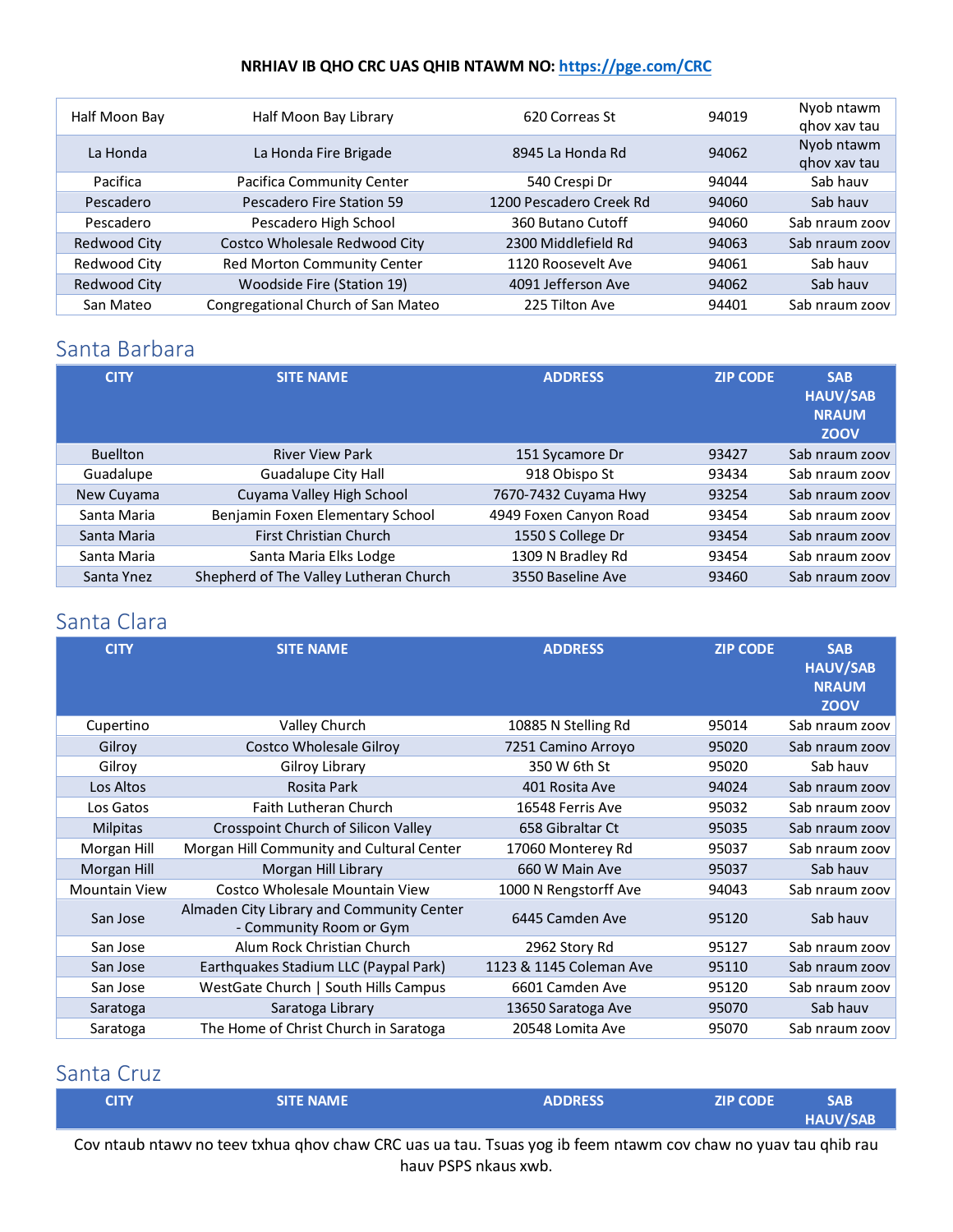|                      |                                     |                      |       | <b>NRAUM</b><br><b>ZOOV</b> |
|----------------------|-------------------------------------|----------------------|-------|-----------------------------|
| Aptos                | Unitarian Universalist Fellowship   | 6401 Freedom Blvd    | 95003 | Sab nraum zoov              |
| <b>Boulder Creek</b> | Redwood Elementary                  | 16900 CA-9           | 95006 | Sab hauv                    |
| <b>Boulder Creek</b> | St. Michaels Church                 | 13005 Pine St        | 95006 | Sab nraum zoov              |
| Corralitos           | <b>Corralitos Community Church</b>  | 26 Browns Valley Rd  | 95076 | Sab nraum zoov              |
| Santa Cruz           | Costco Wholesale Santa Cruz         | 220 Sylvania Avenue  | 95060 | Sab nraum zoov              |
| <b>Scotts Valley</b> | <b>Enterprise Technology Center</b> | 100 Enterprise Way   | 95066 | Sab nraum zoov              |
| <b>Scotts Valley</b> | <b>Scotts Valley Library</b>        | 251 Kings Village Rd | 95066 | Sab hauv1                   |

### <span id="page-12-0"></span>Shasta

| <b>CITY</b>           | <b>SITE NAME</b>                                                                      | <b>ADDRESS</b>         | <b>ZIP CODE</b> | <b>SAB</b><br><b>HAUV/SAB</b><br><b>NRAUM</b><br><b>ZOOV</b> |
|-----------------------|---------------------------------------------------------------------------------------|------------------------|-----------------|--------------------------------------------------------------|
| Anderson              | Anderson (Frontier) Senior Center                                                     | 2081 Frontier Trail    | 96007           | Nyob ntawm<br>ghov xav tau                                   |
| Anderson              | Happy Valley Community Center                                                         | 5400 Happy Valley Rd   | 96007           | Sab hauv                                                     |
| Bella Vista           | Word of Life                                                                          | 11958 Deschutes Rd     | 96008           | Sab nraum zoov                                               |
| <b>Burney</b>         | Calvary Chapel Burney Falls                                                           | <b>Burney</b>          | 96013           | Sab nraum zoov                                               |
| Burney                | <b>Pit River Casino</b>                                                               | 36977 Park Ave         | 96013           | Sab nraum zoov                                               |
| Cottonwood            | Cottonwood Creek Charter School                                                       | 3425 Brush St          | 96022           | Sab nraum zoov                                               |
| Lakehead              | Antler School                                                                         | Antler School Rd       | 96051           | Sab nraum zoov                                               |
| Lakehead              | Lakehead Lions Hall                                                                   | 20814 Mammoth Dr       | 96051           | Sab hauv                                                     |
| McArthur              | Intermountain Fairgrounds (Ingram Hall)                                               | 44218 A St             | 96056           | Sab hauv                                                     |
| Palo Cedro            | Palo Cedro Seventh-day Adventist Church                                               | 22585 Silverlode Ln    | 96073           | Sab nraum zoov                                               |
| Redding               | Mercy Oaks                                                                            | 100 Mercy Oaks Dr      | 96003           | Sab hauv                                                     |
| Redding               | Risen King Community Church                                                           | 6100 Oasis Rd          | 96003           | Sab nraum zoov                                               |
| Redding               | Shasta College                                                                        | 11555 Old Oregon Trail | 96003           | Sab nraum zoov                                               |
| Redding               | USDA Forest Service Shasta Lake Ranger<br>Station or USFS District Office Parking Lot | 14225 Holiday Rd       | 96003           | Sab nraum zoov                                               |
| <b>Round Mountain</b> | Hill Country Health and Wellness Center                                               | 29632 CA-299           | 96084           | Sab nraum zoov                                               |
| Shingletown           | Lassen Landing                                                                        | 7355 Black Butte Rd    | 96008           | Sab nraum zoov                                               |

### <span id="page-12-1"></span>Sierra

| <b>CITY</b> | <b>SITE NAME</b>                    | <b>ADDRESS</b>    | <b>ZIP CODE</b> | <b>SAB</b><br><b>HAUV/SAB</b><br><b>NRAUM</b><br><b>ZOOV</b> |
|-------------|-------------------------------------|-------------------|-----------------|--------------------------------------------------------------|
| Alleghany   | Arthur Joe Hauck Memorial Park      | 515 Miners St     | 95910           | Sab nraum zoov                                               |
| Alleghany   | Lower Alleghany Volunteer Fire Dept | 514 Miners St     | 95910           | Sab hauv                                                     |
| Downieville | County Parking Lot                  | CA-49 & Nevada St | 95936           | Sab nraum zoov                                               |
| Downieville | Downieville Community Hall          | 327 Main St       | 95936           | Sab hauv                                                     |
| Pike City   | Pike Firehouse                      | 100 Pike City Rd  | 95960           | Sab nraum zoov                                               |

### <span id="page-12-2"></span>Solano

| <b>CITY</b> | <b>SITE NAME</b> | <b>ADDRESS</b> | <b>ZIP CODE</b> | <b>SAB</b><br><b>HAUV/SAB</b><br><b>NRAUM</b><br><b>ZOOV</b> |
|-------------|------------------|----------------|-----------------|--------------------------------------------------------------|
|             |                  |                |                 |                                                              |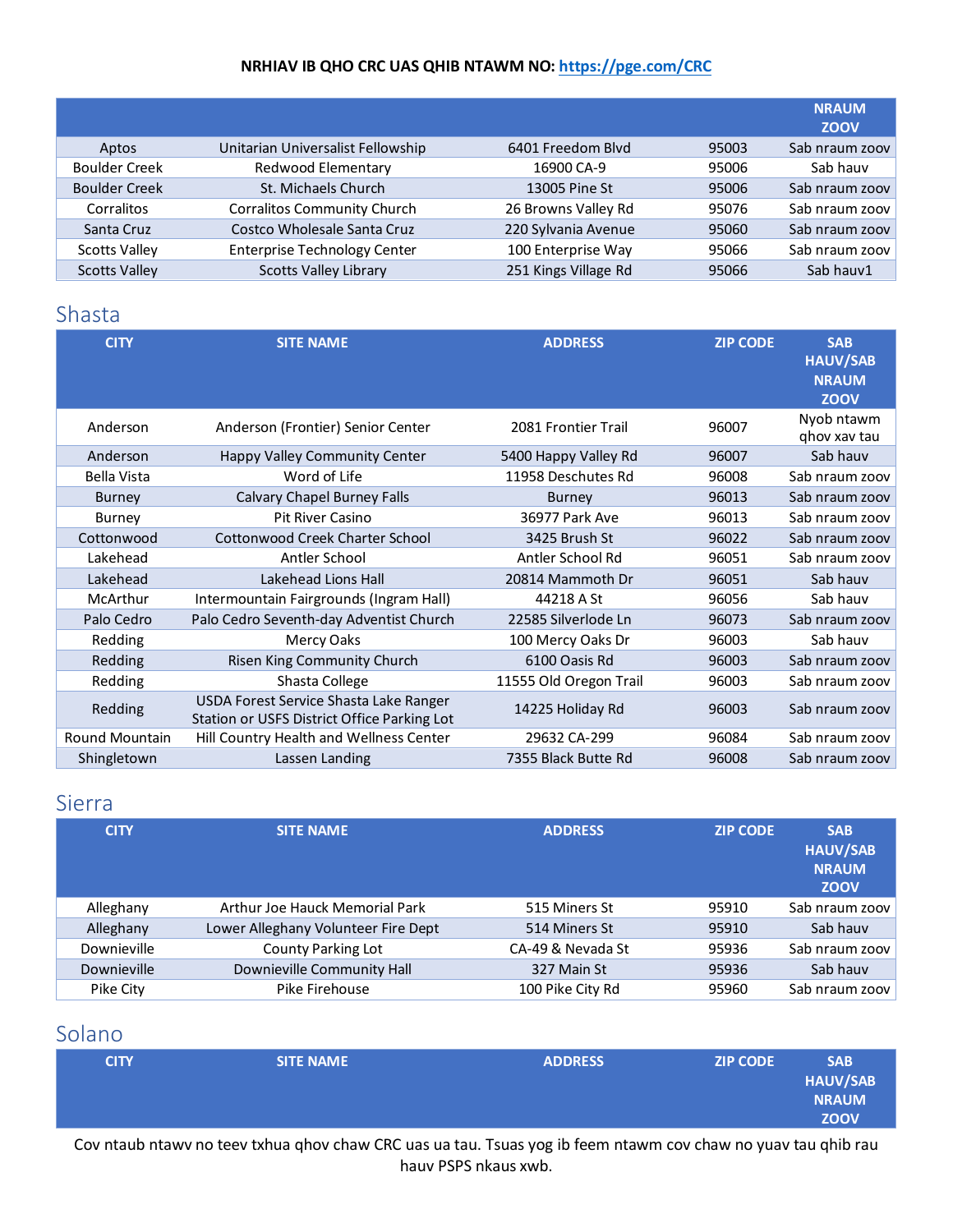| Fairfield          | <b>Green Valley Golf Course</b>      | 35 Country Club Road      | 94534 | Sab nraum zoov |
|--------------------|--------------------------------------|---------------------------|-------|----------------|
| Fairfield          | S&S Supply                           | 2700 Maxwell Way          | 94534 | Sab nraum zoov |
| <b>Suisun City</b> | Joseph Nelson Community Center       | 611 Village Dr            | 94585 | Sab hauv       |
| Vacaville          | Costco Wholesale Vacaville           | 1051 Hume Way             | 95687 | Sab nraum zoov |
| Vacaville          | Lowe's                               | 1751 E Monte Vista Avenue | 95688 | Sab nraum zoov |
| Vacaville          | Solano Community College - Vacaville | 2001 N Village Pkwy       | 95688 | Sab hauv       |
| Vallejo            | Six Flags Discovery Kingdom          | 1001 Fairgrounds Drive    | 94589 | Sab nraum zoov |
| Vallejo            | Solano County Fairgrounds            | 900 Fairgrounds Dr        | 94589 | Sab nraum zoov |

### <span id="page-13-0"></span>Sonoma

| <b>CITY</b>         | <b>SITE NAME</b>                                           | <b>ADDRESS</b>             | <b>ZIP CODE</b> | <b>SAB</b><br><b>HAUV/SAB</b><br><b>NRAUM</b><br><b>ZOOV</b> |
|---------------------|------------------------------------------------------------|----------------------------|-----------------|--------------------------------------------------------------|
| Cloverdale          | Cloverdale Citrus Fairgrounds                              | 1 Citrus Fair Dr           | 95425           | Nyob ntawm<br>ghov xav tau                                   |
| Guerneville         | Guerneville School                                         | 14630 Armstrong Woods Rd   | 95446           | Sab nraum zoov                                               |
| Guerneville         | Russian River Senior Resource Center - Main<br><b>Bldg</b> | 15010 Armstrong Woods Road | 95446           | Sab hauv                                                     |
| Jenner              | <b>Fort Ross State Historic Park</b>                       | 19005 Coast Hwy            | 95450           | Sab nraum zoov                                               |
| Occidental          | Union Hotel Occidental                                     | 3703 Main St               | 95465           | Sab nraum zoov                                               |
| Petaluma            | The Plaza North Shopping Center                            | 259B N McDowell Blyd       | 94954           | Sab nraum zoov                                               |
| <b>Rohnert Park</b> | Costco Wholesale Rohnert Park                              | 5901 Redwood Dr            | 94928           | Sab nraum zoov                                               |
| Santa Rosa          | Costco Wholesale Santa Rosa                                | 1900 Santa Rosa Ave        | 95407           | Sab nraum zoov                                               |
| Santa Rosa          | Luther Burbank Center for the Arts                         | 50 Mark West Springs Rd    | 95403           | Sab nraum zoov                                               |
| Santa Rosa          | Presbyterian Church of the Roses                           | 2500 Patio Ct.             | 95409           | Sab hauv                                                     |
| Santa Rosa          | Santa Rosa Veterans Memorial Building                      | 1351 Maple Ave             | 95404           | Sab nraum zoov                                               |
| Sea Ranch           | Olsen Ranch House                                          | 37600 HWY 1                | 95497           | Sab nraum zoov                                               |
| Sonoma              | First Congregational Church of Sonoma                      | 252 W Spain St             | 95476           | Sab nraum zoov                                               |
| Sonoma              | Hanna Boys Center                                          | 1700-17100 Arnold Drive    | 95476           | Sab hauv                                                     |
| Windsor             | <b>Keiser Community Park</b>                               | 700 Windsor River Road     | 95492           | Sab nraum zoov                                               |
|                     |                                                            |                            |                 |                                                              |

# <span id="page-13-1"></span>Stanislaus

| <b>CITY</b> | <b>SITE NAME</b>              | <b>ADDRESS</b>       | <b>ZIP CODE</b> | <b>SAB</b><br><b>HAUV/SAB</b><br><b>NRAUM</b><br><b>ZOOV</b> |
|-------------|-------------------------------|----------------------|-----------------|--------------------------------------------------------------|
| La Grange   | Lake Don Pedro Baptist Church | 4175 Abeto St        | 95329           | Sab nraum zoov                                               |
| Oakdale     | Oakdale Christian Academy     | 10055 Valley Home Rd | 95361           | Sab nraum zoov                                               |
| Valley Home | Valley Home Elementary        | 13231 Pioneer Ave    | 95361           | Sab nraum zoov                                               |
| Westley     | <b>Westley Hotel</b>          | 8615 CA-33           | 95387           | Sab nraum zoov                                               |

## <span id="page-13-2"></span>Tehama

| <b>CITY</b> | <b>SITE NAME</b>          | <b>ADDRESS</b>          | <b>ZIP CODE</b> | <b>SAB</b><br><b>HAUV/SAB</b><br><b>NRAUM</b><br><b>ZOOV</b> |
|-------------|---------------------------|-------------------------|-----------------|--------------------------------------------------------------|
| Corning     | Corning Jr Rodeo          | 103 E Fig Ln            | 96021           | Sab nraum zoov                                               |
| Corning     | Rancho Tehama Association | 17605 Park Terrace Road | 96021           | Sab nraum zoov                                               |
| Cottonwood  | Noland Park               | 19001 Bowman Rd         | 96022           | Sab nraum zoov                                               |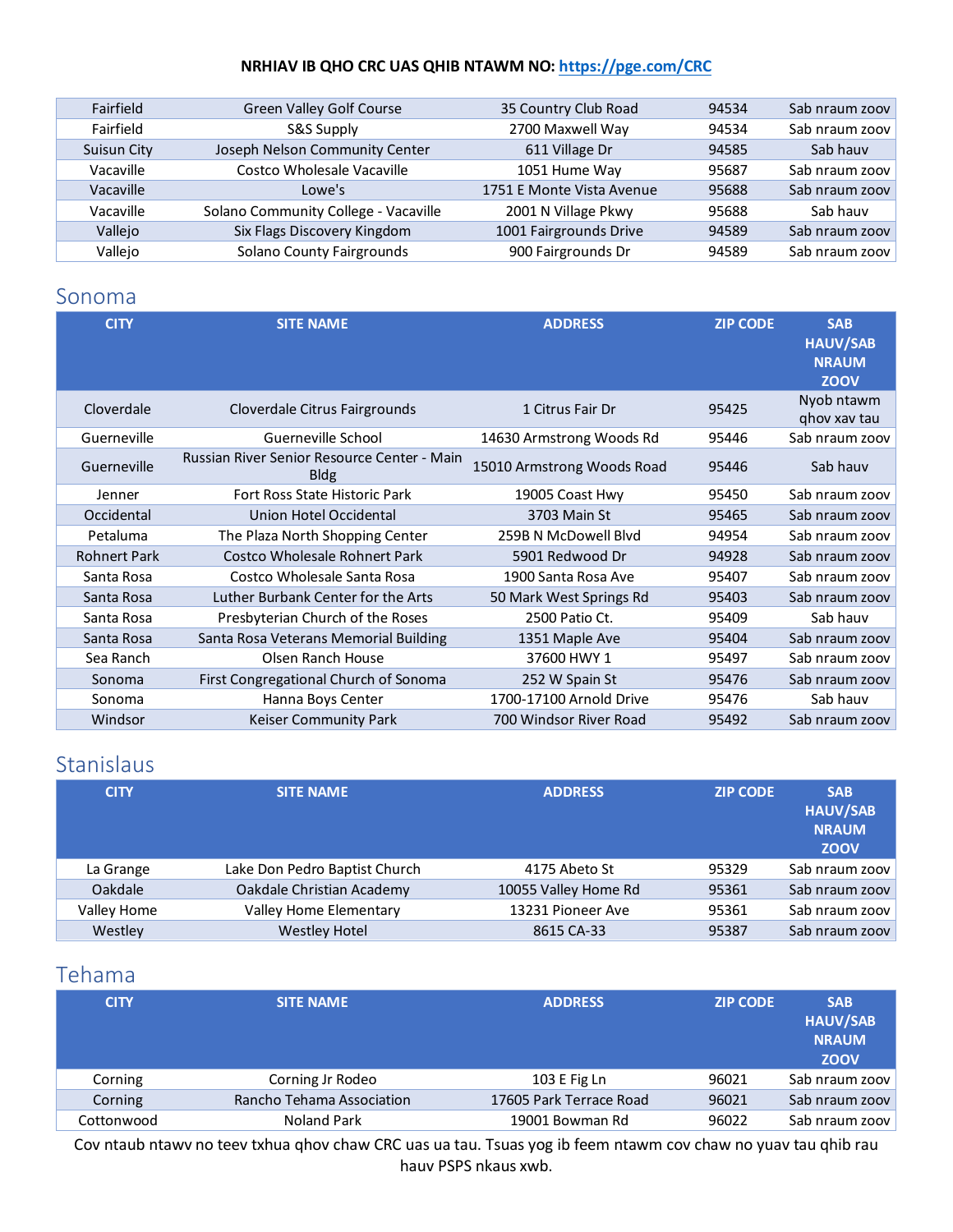| Flournoy         | Flournoy Elementary School           | 15850 Paskenta Rd     | 96029 | Sab nraum zoov |
|------------------|--------------------------------------|-----------------------|-------|----------------|
| Los Molinos      | Nu-Way Market                        | 8049 Golden State Hwy | 96055 | Sab nraum zoov |
| Los Molinos      | Tehama County Veterans Memorial Hall | 7980 Sherwood Blyd    | 96055 | Sab hauv       |
| Mineral          | Lassen Mineral Lodge                 | 38348 Highway 36      | 96063 | Sab nraum zoov |
| <b>Red Bluff</b> | Former County Sheriff's Office       | 774 Antelope Blvd     | 96080 | Sab nraum zoov |
| <b>Red Bluff</b> | <b>Red Bluff Veterans Hall</b>       | 735 Oak St            | 96080 | Sab hauv       |

### <span id="page-14-0"></span>Trinity

| <b>CITY</b>        | <b>SITE NAME</b>                          | <b>ADDRESS</b>            | <b>ZIP CODE</b> | <b>SAB</b><br><b>HAUV/SAB</b><br><b>NRAUM</b><br><b>ZOOV</b> |
|--------------------|-------------------------------------------|---------------------------|-----------------|--------------------------------------------------------------|
| <b>Burnt Ranch</b> | <b>Burnt Ranch School</b>                 | 251 Burnt Ranch School Rd | 95527           | Sab hauv                                                     |
| Hayfork            | Trinity County Fairgrounds & Event Center | 6000 CA-3                 | 96041           | Sab nraum zoov                                               |
| <b>Mad River</b>   | Southern Trinity High School              | 600 Van Duzen Rd          | 95526           | Sab nraum zoov                                               |
| Weaverville        | Weaverville Church of the Nazarene        | 21 Paulson St             | 96093           | Sab nraum zoov                                               |

## <span id="page-14-1"></span>Tulare

| <b>CITY</b>   | <b>SITE NAME</b>                          | <b>ADDRESS</b>           | <b>ZIP CODE</b> | <b>SAB</b><br><b>HAUV/SAB</b><br><b>NRAUM</b><br><b>ZOOV</b> |
|---------------|-------------------------------------------|--------------------------|-----------------|--------------------------------------------------------------|
| <b>Badger</b> | Sequoia Community Center                  | 50151 Whitaker Forest Rd | 93693           | Sab hauv                                                     |
| Miramonte     | <b>Central Sierra Chamber of Commerce</b> | 51420 N HIGHWAY 245      | 93641           | Sab nraum zoov                                               |
| Orosi         | Orosi Memorial District Parking Lot       | 41666 Rd 128             | 93647           | Sab nraum zoov                                               |
| Woodlake      | Woodlake Presbyterian Church              | 600 W Naranjo Blvd       | 93286           | Sab nraum zoov                                               |

# <span id="page-14-2"></span>Tuolumne

| <b>CITY</b>        | <b>SITE NAME</b>           | <b>ADDRESS</b>          | <b>ZIP CODE</b> | <b>SAB</b><br><b>HAUV/SAB</b><br><b>NRAUM</b><br><b>ZOOV</b> |
|--------------------|----------------------------|-------------------------|-----------------|--------------------------------------------------------------|
| Columbia           | Columbia Elementary School | 22540 Parrotts Ferry Rd | 95310           | Sab nraum zoov                                               |
| Groveland          | Mary Laveroni Park         | 18930 Main St           | 95321           | Sab nraum zoov                                               |
| Mi-Wuk Village     | Diamond Jim's              | 24535 CA-108            | 95346           | Sab nraum zoov                                               |
| Mi-Wuk/Long Barn   | Word of Life Fellowship    | 24630 CA-108            | 95346           | Sab hauv                                                     |
| Sonora             | Mother Lode Fairgrounds    | 220 Southgate Dr        | 95370           | Nyob ntawm<br>ghov xav tau                                   |
| Sonora             | Sonora Elks Lodge          | 100 Elk Dr              | 95370           | Sab nraum zoov                                               |
| <b>Twain Harte</b> | Eproson Park               | 22901 Meadow Dr         | 95383           | Sab nraum zoov                                               |

### <span id="page-14-3"></span>Yolo

| <b>CITY</b>   | <b>SITE NAME</b>                       | <b>ADDRESS</b>       | <b>ZIP CODE</b> | <b>SAB</b><br><b>HAUV/SAB</b><br><b>NRAUM</b><br><b>ZOOV</b> |
|---------------|----------------------------------------|----------------------|-----------------|--------------------------------------------------------------|
| <b>Brooks</b> | Yocha Dehe Fire Department             | 14170 Golf Course Dr | 95606           | Sab nraum zoov                                               |
| <b>Davis</b>  | Pole Line Road Baptist Church          | 770 Pole Line Rd     | 95618           | Sab nraum zoov                                               |
| Davis         | Veterans Memorial Center, Multipurpose | 203 E. 14th St       | 95616           | Sab hauv                                                     |